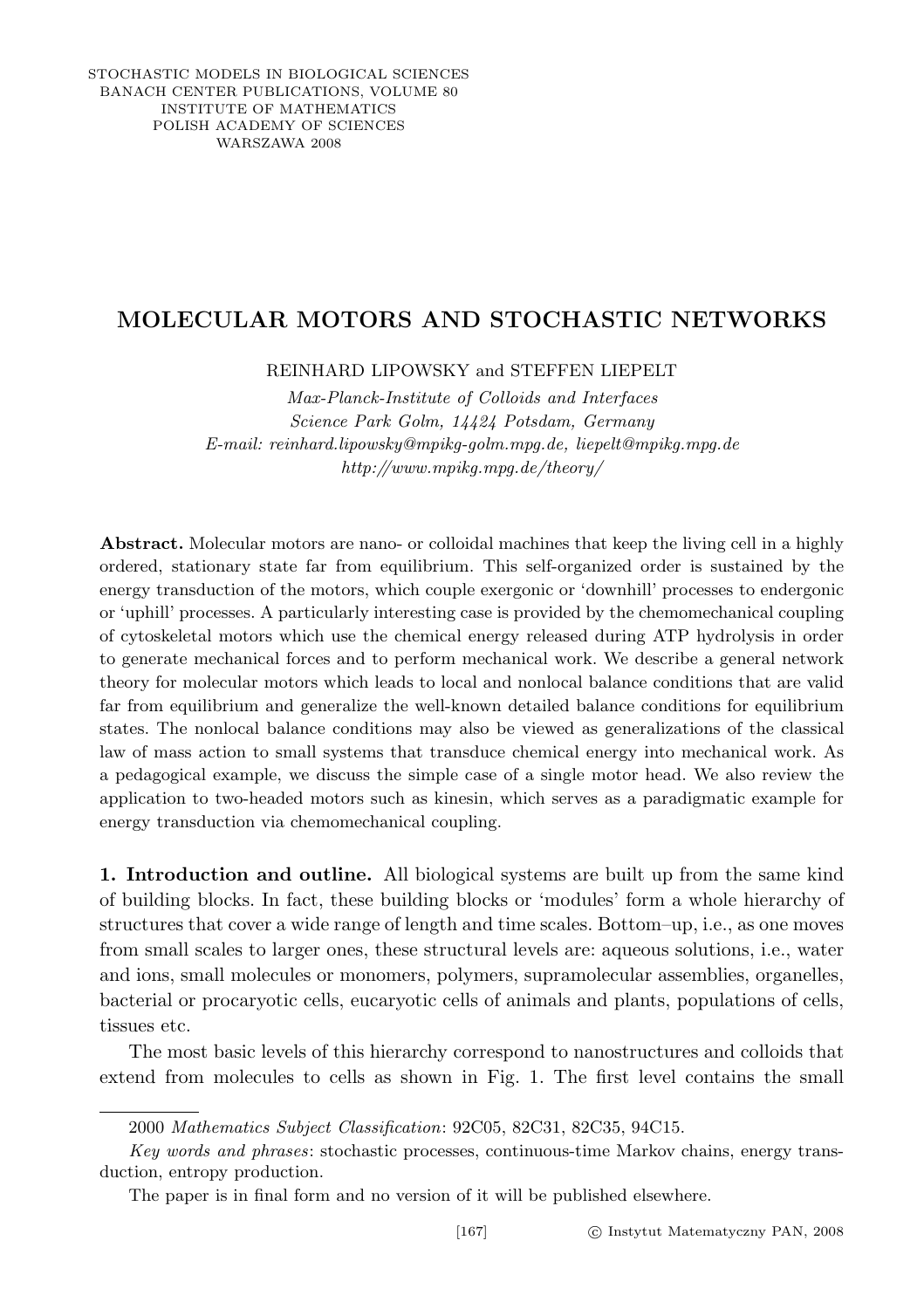molecules or monomers that provide the precursors for most macromolecules in the cell. These monomers can be divided into several subsets or 'alphabets'. Different elements of one alphabet can be connected by covalent bonds which leads to the formation of four classes of polymers: nucleic acids (RNA and DNA), proteins, polysaccharides, and lipids, see second level (or column) of Fig. 1.



Fig. 1. Hierarchy of biological nanostructures and colloids: The first three levels on the left correspond to aqueous solutions, polymers (nucleic acids, proteins, polysaccherides, and lipids) as well as biocolloids and molecular motors (polymerases, ribosomes, cytoskeletal filaments and motors, membranes), respectively. The last two levels on the right correspond to bacterial or procaryotic cells and to eucaryotic cells. The purple regime between biocolloids and procaryotes represents the twilight zone between matter and life.

These polymers assemble into biocolloids and molecular machines, see third level of Fig. 1. The four examples shown for this latter level are in ascending order (i) a RNA polymerase that moves along a DNA strand and transcribes it into RNA, (ii) a ribosome, (iii) a cytoskeletal filament with two motor proteins, and (iv) a biomembrane. The integration of different types of biocolloids and molecular machines leads to the simplest form of life, i.e., to bacterial or procaryotic cells that have no interior subcompartments. The corresponding level in Fig. 1 also displays certain organelles such as mitochondria and chloroplasts, which are believed to have evolved from procaryotic precursor cells. Finally, the combination and integration of different types of organelles leads to eucaryotic cells as shown in the last level (or column) of Fig. 1.

Biopolymers are dead objects whereas procaryotic cells represent the simplest form of life. Thus, the regime between polymers and bacteria corresponds to the twilight zone between matter and life as indicated by the purple regime in Fig. 1. At the lower boundary of this zone, we find many different molecular motors and colloidal machines that perform various tasks such as assembly of polymers, creation of concentration gradients across membranes, transport of vesicles, cell division, and cell locomotion. These motors and machines act like little demons or nanorobots that keep the living cell in a highly ordered,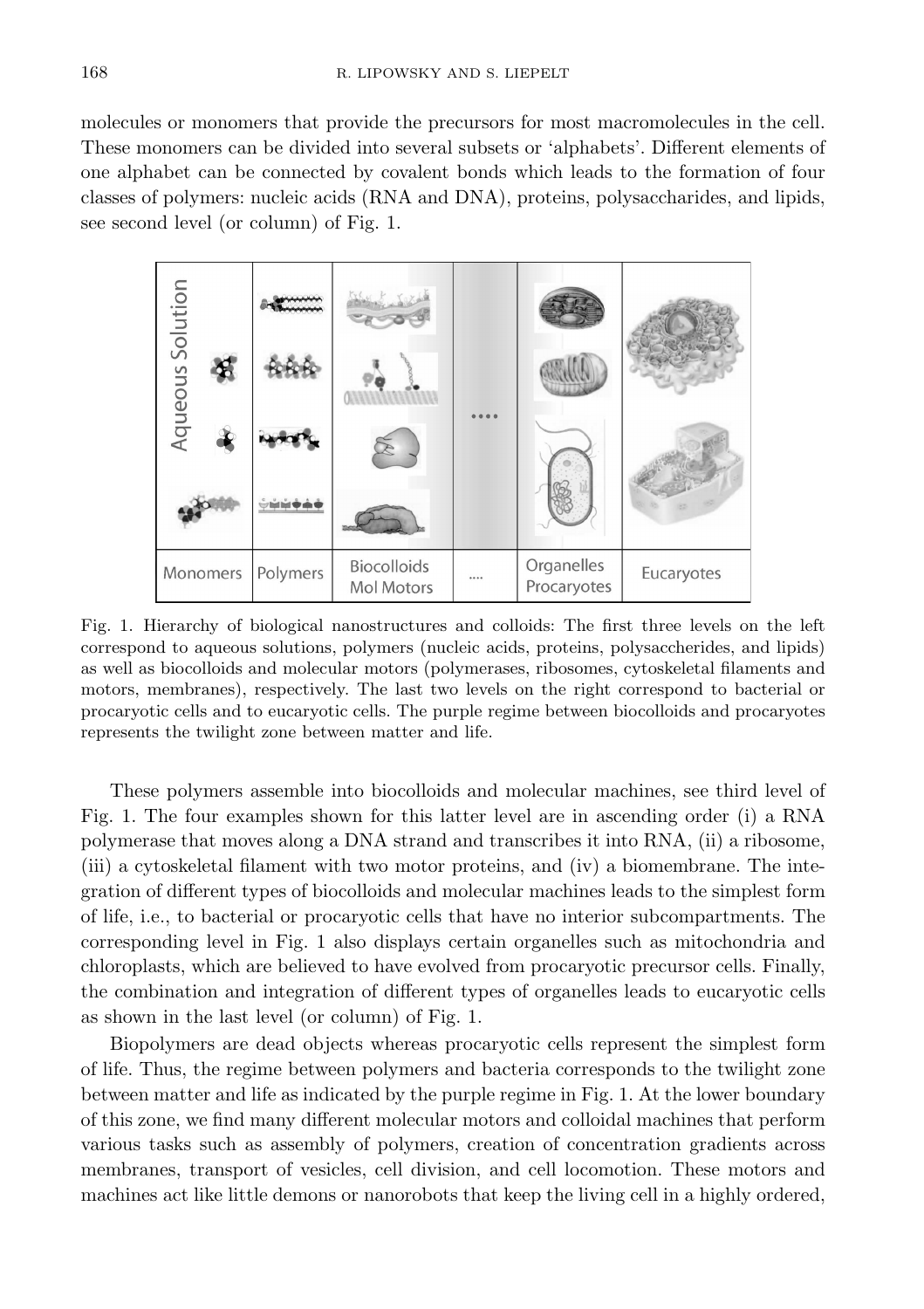stationary state far from equilibrium, see Fig. 2(b). This self-organization is based on the energy transduction of the motors, which couple exergonic or 'downhill' processes to endergonic or 'uphill' processes. A particularly interesting case is provided by energy transduction based on chemomechanical coupling. In this latter case, the motors use the chemical energy released during ATP hydrolysis in order to generate mechanical forces and to perform mechanical work.



Fig. 2. Spatial disorder and order at the molecular and colloidal scale, respectively: (a) Nanoscopic view into a living cell which reveals many different molecules and molecular assemblies that appear to be spatially disordered. The width of this image corresponds to 125 nm; and (b) Microscopic view of eucaryotic cells which exhibit soft colloidal order on the scale of hundreds of nanometers. The linear dimension of these cells is tens of micrometers.

This review is organized as follows. In Section 2, the main features of molecular motors are discussed in a qualitative manner. It is emphasized that molecular motors are colloidal machines that (i) either involve a molecular complex that interacts with a much larger supramolecular assembly or (ii) are based on the supramolecular assembly process itself. One class of motors that has been studied in much detail during the last decade consists of cytoskeletal motors such as kinesin that walk along cytoskeletal filaments by transforming the chemical energy of ATP hydrolysis into mechanical work. The thermodynamics of the motor system and its ATP hydrolysis is discussed in Section 3. As explained in this latter section, the motor is viewed as a small system that is always taken to be in thermal equilibrium but may be far from chemical equilibrium with its enviroment.

The understanding of molecular motors provides a challenge since these motors are capable of chemomechanical coupling and energy transduction even though they exhibit several aspects of randomness [1]. This behavior can be addressed within a general network theory [2, 3, 4] as explained in Sections 4, 5, and 6. Section 4 introduces network models for a single motor head or catalytic domain and for two-headed motors with two catalytic domains. The steady state fluxes of these models are discussed in Section 5, the steady state entropy production and energy balance in Section 6, in which we review our recent results as obtained in [2]. Our theory represents an extension of the theoretical framework developed by T. L. Hill and coworkers for biochemical networks [5], which do not involve mechanical forces, to the case of chemomechanical coupling as present in molecular motors. In particular, the thermodynamic forces as considered by Hill and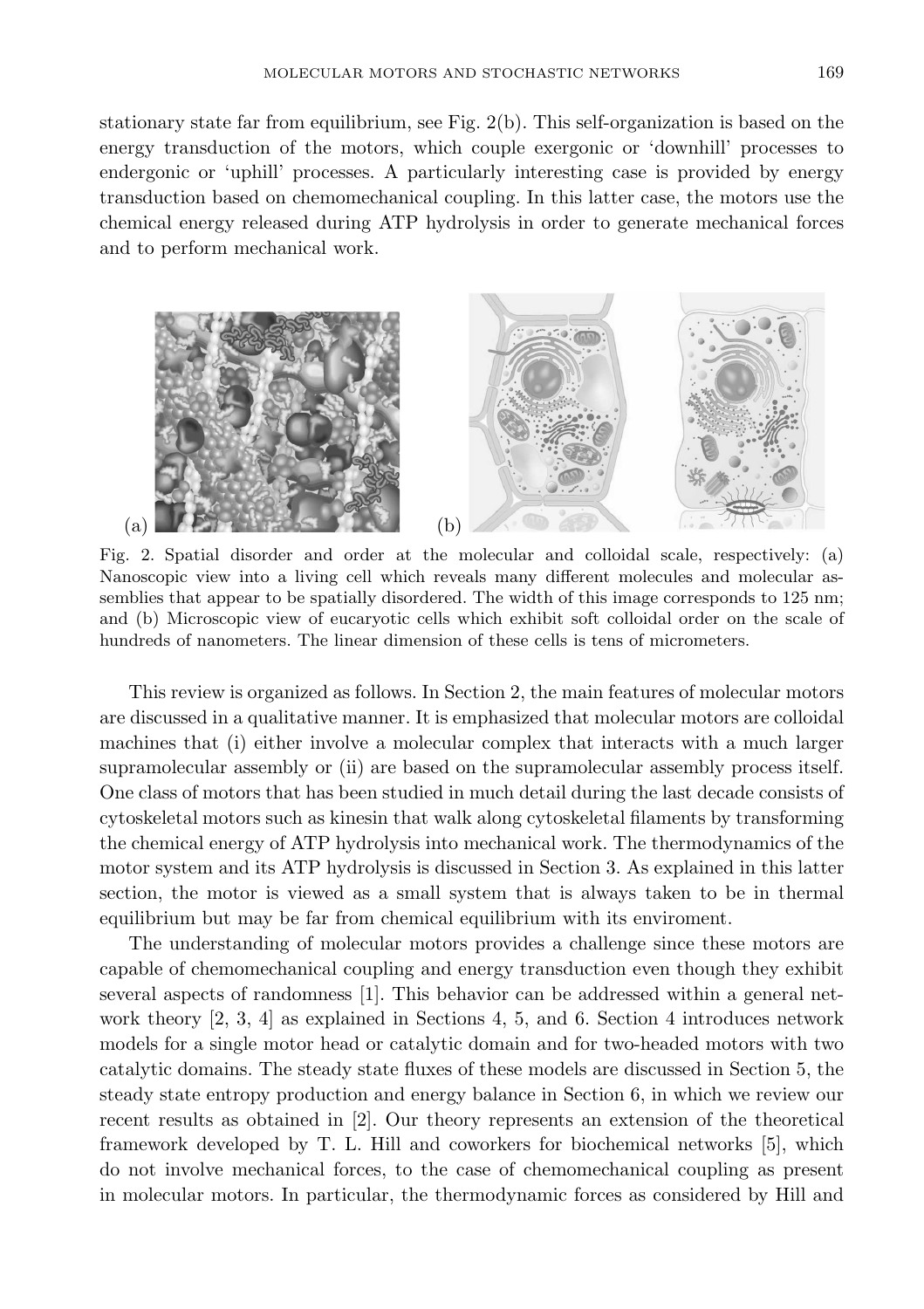coworkers are shown to be equal to the entropy produced during the energy transduction. The latter relation is useful since the produced entropy can be identified with the heat released by the motor, and the latter quantity is accessible to experiment, at least in principle. A detailed comparison of our network theory with other theoretical studies is provided in [4].

As described in Section 6, our theory leads to energy balance conditions that provide generalizations of the classical law of mass action to small systems that can perform mechanical work. We also discuss a local form of the balance conditions that involves the internal energies of the motor states and the entropy produced during a single transition. The latter entropy follows directly from the decomposition of the entropy production rate in the steady state and agrees with the more general proposal of U. Seifert [6] when applied to steady states. The identification of the entropy produced by the network model with the heat released by the system relies on an appropriate level of description which includes the relevant states and transitions between these states. In particular, one should include those transitions, that describe the coupling of the motor to the different reservoirs, which are essential for energy transduction. This latter aspect is illustrated in Section 7 where we discuss energy transduction of a single motor head as described (i) by a 4-state network as introduced by T. L. Hill [5] and (ii) by a reduced 3-state network. The final Section 8 gives a brief summary of the application of our theoretical framework to the cytoskeletal motor kinesin [3], which provides a case study for chemomechanical coupling.

2. Multiscale motility of molecular motors. In each living cell, there are several types of molecular motors and machines which fulfill different functions [7]. Prominent examples are: (i) DNA and RNA polymerases which move along the strands of DNA in order to replicate it and to transcribe it into RNA; (ii) ribosomes that attach to mRNA and translate the nucleotide sequence into proteins; (iii) membrane pumps which transport ions and small molecules across membranes; the resulting concentration gradients may be used in order to drive (iv) rotary motors such as the bacterial flagellar motor and the  $F_0F_1$ -ATPase which are used for cell locomotion and ATP synthesis, respectively; (v) myosins in muscles which work in ensembles and collectively displace actin filaments; (vi) cytoskeletal motors which bind to the filaments of the cytoskeleton and then walk along these filaments in a directed fashion; and (vii) Cytoskeletal filaments that generate pushing forces during their assembly and growth.

In most cases, the molecular motor consists of a protein complex that interacts with another colloidal structure such as a macromolecule, membrane, or filament. In case (vii), the molecular machine is provided by the assembly of many proteins into a filament. In all cases, the molecular motor involves the interaction of at least two different species of molecules which bind together to form a larger colloidal complex that acts as a nanomachine.

Apart from case (iv), the molecular motors just mentioned are powered by the hydrolysis of adenosine triphosphate (ATP). Thus, all of these motors represent ATPases, i.e., catalysts or enzymes for the hydrolysis of ATP. For the concentrations which prevail in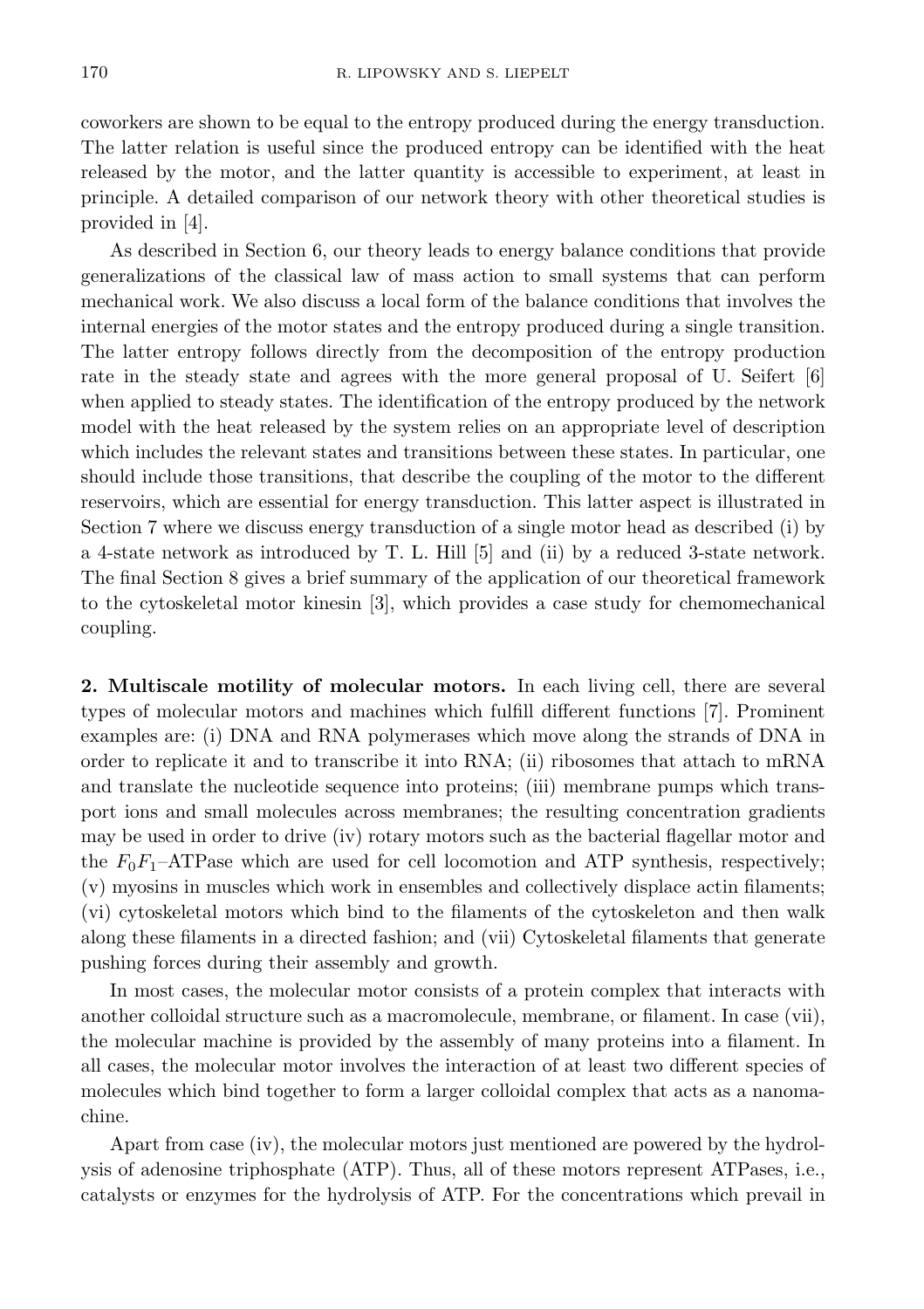living cells, the ATP hydrolysis is strongly exergonic or 'downhill' but it is also quite slow in the absence of any enzymatic activity. The motors act as enzymes for this chemical reaction which leads to much faster hydrolysis rates. In addition, these motors are also able to transform the energy released from the ATP hydrolysis into useful work. In fact, this energy transduction occurs even at the level of single hydrolysis events. In this way, they consume quantized amounts of fuel.

In this article, we will focus on cytoskeletal motors such as kinesin, see Fig.  $3(a)$ , that are essential for intracellular transport, cell division, and cell locomotion [8, 9]. Three superfamilies of cytoskeletal motors have been identified: kinesins, dyneins and myosins [9, 10]. Kinesins and dyneins bind to microtubuli as shown in Fig. 3(a) whereas myosins bind to actin filaments.

The motor properties of kinesin have been determined in a long series of sophisticated experiments [11, 12, 13, 14, 15, 16, 17, 18, 19, 20, 21, 22]. Its processive walks consist of about 100 steps and take a few seconds [11]. In its bound state, kinesin walks in a 'hand-over-hand' fashion, i.e., by alternating steps in which one head moves forward while the other one remains bound to the filament [12, 19]. Each step corresponds to a motor displacement of 8 nm corresponding to the lattice constant of the microtubule. If there is no shortage of ATP, the motor makes about 100 steps in one second which leads to a velocity of about one micrometer per second. The absolute value of this velocity is not very impressive, but relative to its size, the motor molecule moves very fast: On the macroscopic scale, its movement would correspond to an athlete who runs 200 meters in one second! This is even more surprising if one realizes that the motor moves in a very viscous and noisy environment since it steadily undergoes thermally excited collisions with a large number of water molecules.



Fig. 3. Multiscale motility of molecular motors: (a) Microtubule with one dynein (violett) and one kinesin (blue) motor. The tubulin dimers form a lattice of binding sites with a lattice parameter of 8 nm; and (b) Bidirectional transport of vesicles and other types of cargo within an axon. The longest axons in our body have a length of about half a meter.

Indeed, because of this thermal noise, a single motor molecule falls off from the filament after it has made about a hundred steps. It has then covered a walking distance or run length of about one micrometer [11] which is rather small compared to the long distances – centimeters or even meters – over which cargo is transported in cells and axons, see Fig. 3(b). One rather effective way to increase the run length is via coopera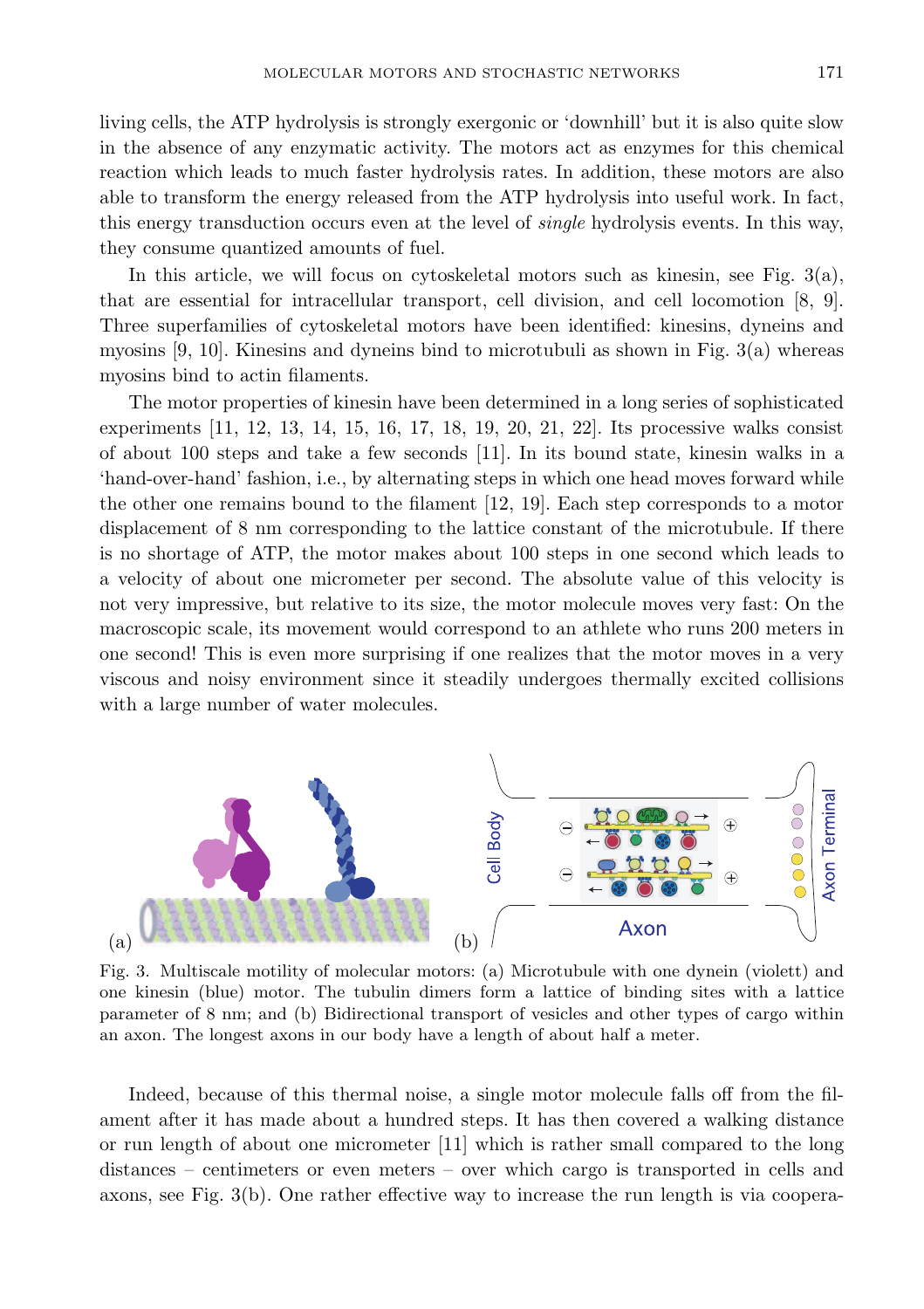tive transport of cargo particles by several motor molecules [23]. The corresponding run length distribution has been recently measured experimentally for an in vitro assay [24]. On length scales that are large compared to a single step along the filament, cytoskeletal motors undergo peculiar random walks that consist of both directional movement along the filament and diffusion in the surrounding solution [25, 26].

In biological cells, vesicles and other cargo particles, which are transported along microtubules, often carry both kinesins and dyneins which leads to bi-directional transport along the filaments [27, 28]. The presumably simplest mechanism for this kind of movement is provided by the competition or 'tug-of-war' between the two motor species. A recent theory for this tug-of-war leads to several coexisting motility states and is found to be consistent with the experimental data currently available [29]. In addition, many interesting transport phenomena occur if one includes the mutual exclusion between different motors or between different filaments. Indeed, both the traffic of motors on immobilized filaments [25, 26] and the traffic of filaments on immobilized motors [30, 31] leads to crowding, pattern formation, and phase transitions.

3. Thermodynamics of ATP hydrolysis. In the following, we will focus on the most basic level of motor motility as provided by its energy transduction via chemomechanical coupling. We will use the framework of statistical mechanics and view the motor as a small system that is coupled to a heat reservoir at temperature  $T$  and to particle reservoirs for the chemical species  $X = ATP$ , ADP, and inorganic phosphate P. We will always assume thermal equilibrium, i.e., the motor is always characterized by the same temperature as the surrounding aqueous solution. However, the concentrations or activities of the chemical species involved in ATP hydrolysis and synthesis may or may not correspond to chemical equilibrium, which is defined as follows.

The activity of the chemical species X will be denoted by  $[X]$  and has the dimension of a molar concentration. For dilute solutions, the activity is equal to the molar concentration. In general, the activity  $|X|$  is defined in such a way that the chemical potential  $\mu_X$  for the chemical species X has the simple form

$$
\mu_X \equiv \mu_X^o + k_B T \ln([X]/[X]^o) \tag{3.1}
$$

with Boltzmann constant  $k_B$  where the superscript o refers to some standard or reference activity  $[X]^\sigma$ . The relation (3.1) implies that

$$
[X]^{o}e^{-\mu_{X}^{o}/k_{B}T} = [X]e^{-\mu_{X}/k_{B}T} \equiv [X]^{*}
$$
\n(3.2)

where the activity scale  $[X]^*$  has a unique value that does not depend on the choice of the standard or reference activity  $[X]^\circ$ . Therefore, the chemical potential may also be written as

$$
\mu_X = k_B T \ln([X]/[X]^*) \tag{3.3}
$$

The activity scale  $[X]^*$  can be determined using the grand-canonical ensemble. One then has to consider a large volume  $V$  of water and calculate the partition functions  $Z_0$  and  $Z_1$  corresponding to the situations in which this volume contains either no or a single molecule of species X, respectively. The activity scale  $[X]^*$  is then given by  $[X]^* = Z_1/Z_0 V N_{\rm Av}$  with the Avogardo number  $N_{\rm Av}$  [32].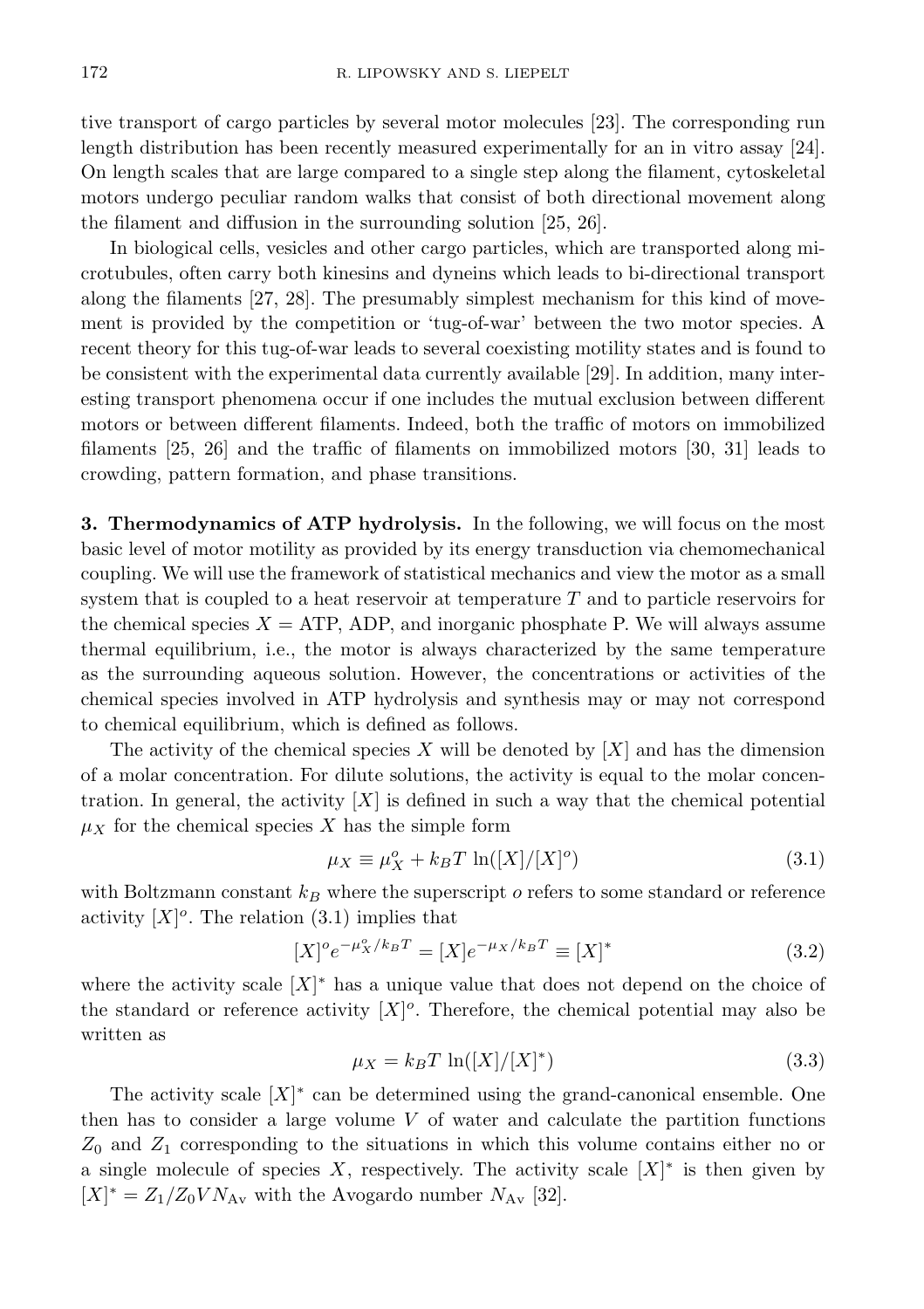When the motor hydrolyzes a single ATP molecule, it binds one such molecule and releases one inorganic phosphate P and one ADP molecule. According to the Gibbs fundamental form of thermodynamics, the corresponding change in internal energy of the motor is given by

$$
\Delta \mu = \mu_{\text{ATP}} - \mu_{\text{P}} - \mu_{\text{ADP}} \tag{3.4}
$$

which also represents the chemical energy input from the aqueous solution to the motor molecule. Using the expression (3.1) for the three chemical potentials, we then obtain

$$
\Delta \mu = \Delta \mu^o + k_B T \ln \left( \frac{[\text{ATP}]}{[\text{ADP}][\text{P}]} \frac{[\text{ADP}]^o [\text{P}]^o}{[\text{ATP}]^o} \right)
$$
\n
$$
= k_B T \ln \left( \frac{[\text{ATP}]}{[\text{ADP}][\text{P}]} \frac{[\text{ADP}]^* [\text{P}]^*}{[\text{ATP}]^*} \right),
$$
\n(3.5)

with  $\Delta \mu^o \equiv \mu_{\text{ATP}}^o - \mu_{\text{P}}^o - \mu_{\text{ADP}}^o$ .

Chemical equilibrium between ATP hydrolysis and ATP synthesis corresponds to  $\Delta \mu = 0$  which implies

$$
\frac{\text{[ADP]}[P]}{\text{[ATP]}}\bigg|^{eq} = \frac{\text{[ADP]}^* [P]^*}{\text{[ATP]}^*}.
$$
\n(3.6)

The right hand side of this equation defines the equilibrium (dissociation) constant  $K^{eq}$ . Therefore, the relation (3.6) is equivalent to

$$
K^{\text{eq}} \equiv \frac{\text{[ADP]} \, [\text{P}]}{\text{[ATP]}} \bigg|^\text{eq} . \tag{3.7}
$$

For dilute solutions, the activities of the three chemical species are equal to their molar concentrations and can be directly measured (after the system has relaxed into equilibrium for a sufficiently long time). For ATP hydrolysis, the precise value of the equilibrium constant depends on the ionic conditions but a typical value is given by  $K^{\text{eq}} = 4.9 \times 10^{11} \mu \text{M}$  [33, 18].

The three activities or concentrations [ATP], [ADP], and [P] represent three control parameters that can be varied independently. Since all concentrations have to be zero or positive, they span the first octant of the three dimensional parameter space with  $x = [ADP], y = [P],$  and  $z = [ATP].$  The equilibrium states, which satisfy the relation (3.7), form the 2-dimensional surface as given by  $z = (1/K<sup>eq</sup>)xy$ . On the other hand, all parameter values that do not lie on this surface and do not satisfy (3.7) represent states of chemical nonequilibrium.

For a molecular such as kinesin that performs mechanical work against an external load force, the complete thermodynamic description of the motor depends on the three activities or concentrations  $[ATP]$ ,  $[ADP]$ , and  $[P]$  as well as on the force component F parallel to the filament [2, 3]. An extended discussion of this thermodynamic description is given in [4].

4. Network theory for molecular motor cycles. In the main body of this article, we will address the energy transduction of molecular motors which underlies their ability to perform mechanical work. This coupling is based on their chemomechanical motor cycles.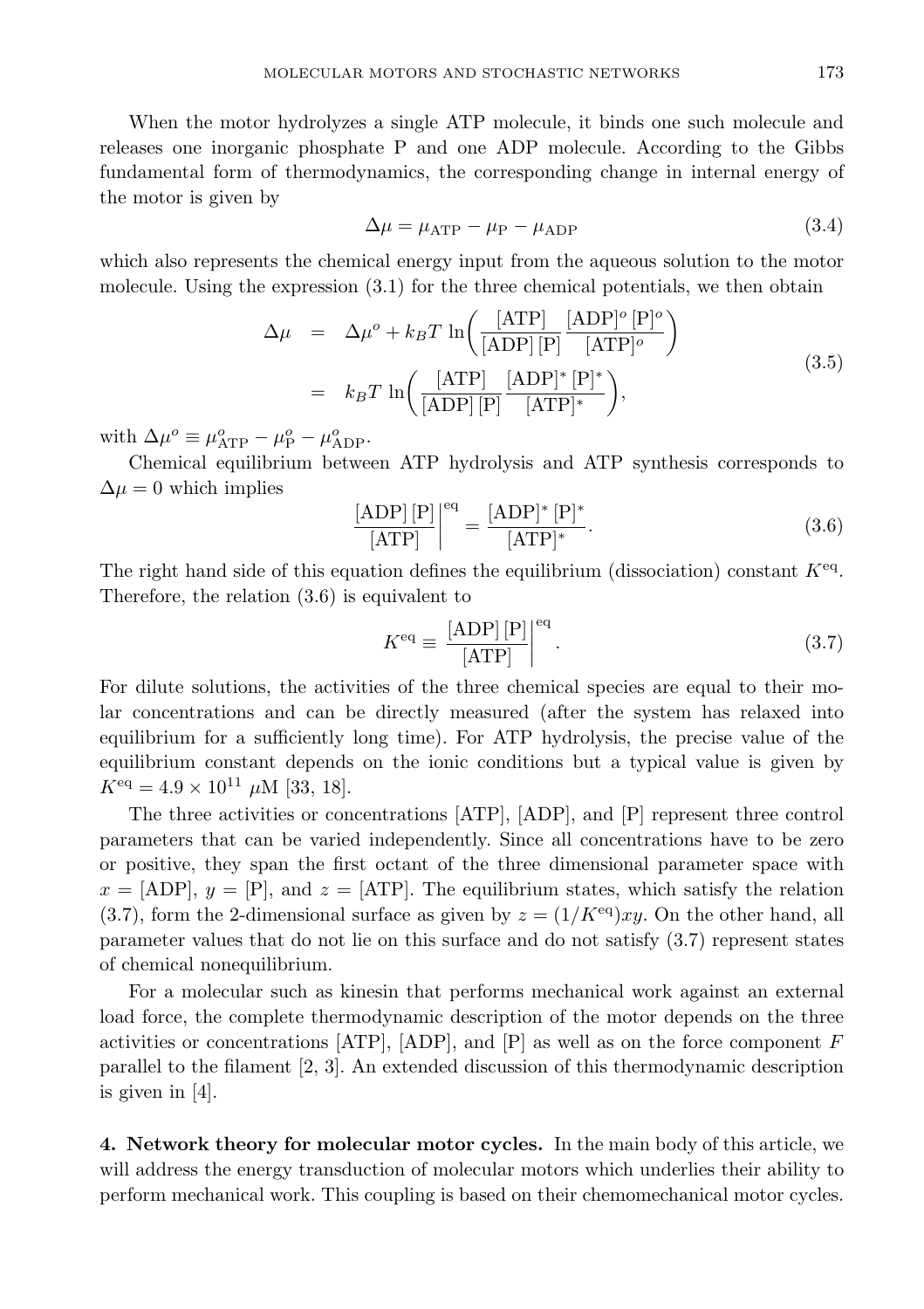Such a cycle consists of a cyclic sequence of conformational transitions that enables the motor to hydrolyze ATP and to perform useful work.

Molecular motors perform their cycles in a rather noisy environment. Even in the absence of ATP, they can attain many conformational states because of thermal collisions with adjacent water molecules. Kinesin, for example, is a rather large molecule, compare Fig. 3(a), and it will bend and rotate in various ways as a result of such collisions. In addition, when bound to a filament, a motor can undergo 1-dimensional diffusion or 'passive sliding' as has been observed both for dynein at microtubules [34] and for RNA polymerase at DNA [35]. The delivery of the ATP molecules represents another stochastic process since these molecules diffuse through the surrounding solution and will have many collisions with the motor molecule before they stick to the catalytic motor domains. For kinesin, this implies that the adsorption of ATP is a random process, and that the time for this adsorption is governed by some probability distribution which depends on the ATP concentration.

In order to describe these different stochastic processes, it is necessary to construct motor models in which the motor can undergo transitions between different internal states and to incorporate the basic property that some of these transitions are coupled to ATP hydrolysis. Such a description is provided by stochastic networks as reviewed in the following. In order to be specific, we will first introduce network representations for two specific cases, namely for single motor heads and for two-headed motors. The subsequent theory is, however, rather general and can be applied to any other type of molecular motor or colloidal machine.

4.1. Network description of single motor head. Let us first consider a single motor head of kinesin or any other motor component with a single catalytic domain for ATP hydrolysis. In the latter process, a single molecule of ATP is broken up into a single ADP molecule and inorganic phosphate P. This process involves several substeps: adsorption of ATP, hydrolysis proper, i.e., the transformation of bound ATP into bound ADP/P, the release of P, and the release of ADP. As far as the chemical composition of the catalytic domain is concerned, one may then distinguish four different states of the motor head denoted by E, T, Θ, and D as shown in Fig. 4(a): [36] State E corresponds to the empty head, state T to the state with bound ATP, state  $\Theta$  to bound ADP/P, and state D to bound ADP. Such a representation was previously used by T. L. Hill for a generic ATPase [5].

The edges between the different chemical states in Fig. 4(a) represent forward and backward transitions. The edge between state i and state j will be denoted by  $\langle ij \rangle$ . It consists of two directed edges or di-edges,  $|ij\rangle$  and  $|ji\rangle$ , corresponding to the forward transition from i to j and to the backward transition from j to i, respectively. Thus, the di-edge or transition  $ET$  corresponds to ATP binding to the motor head, whereas the transition  $|TE\rangle$  represents ATP release from this head.

Likewise, the transitions  $|\Theta D\rangle$ ,  $|D\Theta\rangle$ ,  $|DE\rangle$ , and  $|ED\rangle$  describe P release, P binding, ADP release, and ADP binding, respectively. Finally, the transition  $|T\Theta\rangle$ , corresponds to ATP hydrolysis proper and the transition  $|\Theta T\rangle$  to ATP synthesis from ADP and P.

The three edges  $\langle ET \rangle$ ,  $\langle \Theta D \rangle$ , and  $\langle DE \rangle$  involve the binding and release of a certain molecular species from the aqueous solution. In contrast, the edge  $\langle T\Theta \rangle$  in the 4-state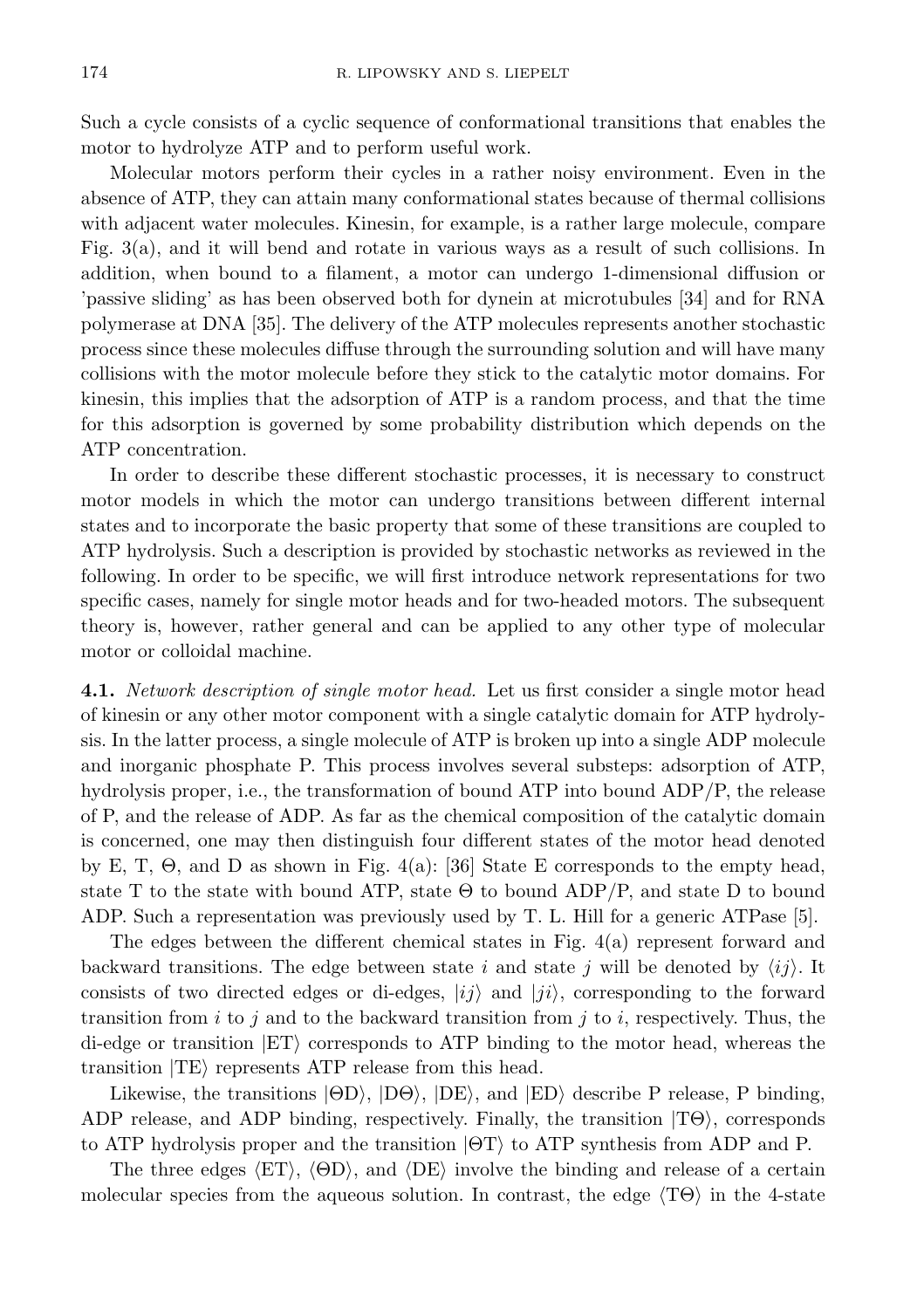

Fig. 4. Single motor head as an ATPase: (a) Network with 4 states corresponding to the motor head being empty  $(E)$ , occupied by ATP  $(T)$ , by ADP $/P$   $(\Theta)$ , and by ADP  $(D)$ ; and  $(b)$  Reduced network with 3 states in which the hydrolysis transition and the P release transition have been combined into the single transition  $|31\rangle$ .

network does not involve such an interaction of the motor head with the particle reservoir, see Fig. 4(a). Therefore, one may combine the two edges  $\langle T\Theta \rangle$  and  $\langle \Theta D \rangle$  of the 4-state network into the edge  $\langle TD \rangle$  as shown in Fig. 4(b). The latter representation involves only 3 states: the motor head is occupied by ADP in state D, empty in state E, and occupied by ATP in state T. This reduced representation is useful since it eliminates some parameters but is still consistent with the fundamental constraints arising from the energetics of ATP hydrolysis, see Section 7.2 below.

4.2. Two-headed motors with two catalytic domains. Next, we consider a two-headed motor such as kinesin or myosin V. If each motor head can attain three different chemical states as in Fig. 4(b), the two-headed motor can attain  $3^2 = 9$  different states as in Fig. 5(a). All of these states represent two-headed motors that are bound to a polar filament. We use the convention that the right head is the leading head whereas the left head is the trailing head with respect to the prefered direction of the motor movement.

If the motor walks via the 'hand-over-hand' mechanism, the leading and the trailing head interchange their positions during each *mechanical* step. If one assumes that this step is fast on the timescale of the chemical transitions, one has, in general, three possible mechanical steps: from state  $(E,D)$  to state  $(D,E)$ , from state  $(E,T)$  to state  $(T,E)$ , and from state  $(D,T)$  to state  $(T,D)$ . These possible mechanical transitions are shown in Fig. 5(a) as broken edges. Recent experiments by Carter and Cross [21] provide strong evidence that such a separation of time scales does indeed apply to the cytoskeletal motor kinesin, see Section 8 below.

Inspection of Fig. 5(a) shows that each state of the two-headed motor is connected to four other states via four solid edges. As in Fig. 4, each solid edge between two states  $i$ and j represents both the forward chemical transition  $|i j \rangle$  and the backward transition  $|ji\rangle$ . Thus, the 9-state network in Fig. 5(a) contains 18 solid edges corresponding to 36 chemical transitions.

Let us now assume that the processive motion of the two-headed motor is 'out-ofphase' and involves primarily those states for which the two heads have different chemical composition. This assumption applies to kinesin [2, 3], see section 8 below. In such a situation, one can ignore the three states  $(E,E)$ ,  $(D,D)$ , and  $(T,T)$  in Fig. 5(a). In addition, a detailed comparison with experimental data for kinesin reveals that the only mechanical transition that is compatible with these data is provided by the transition from  $(D,T)$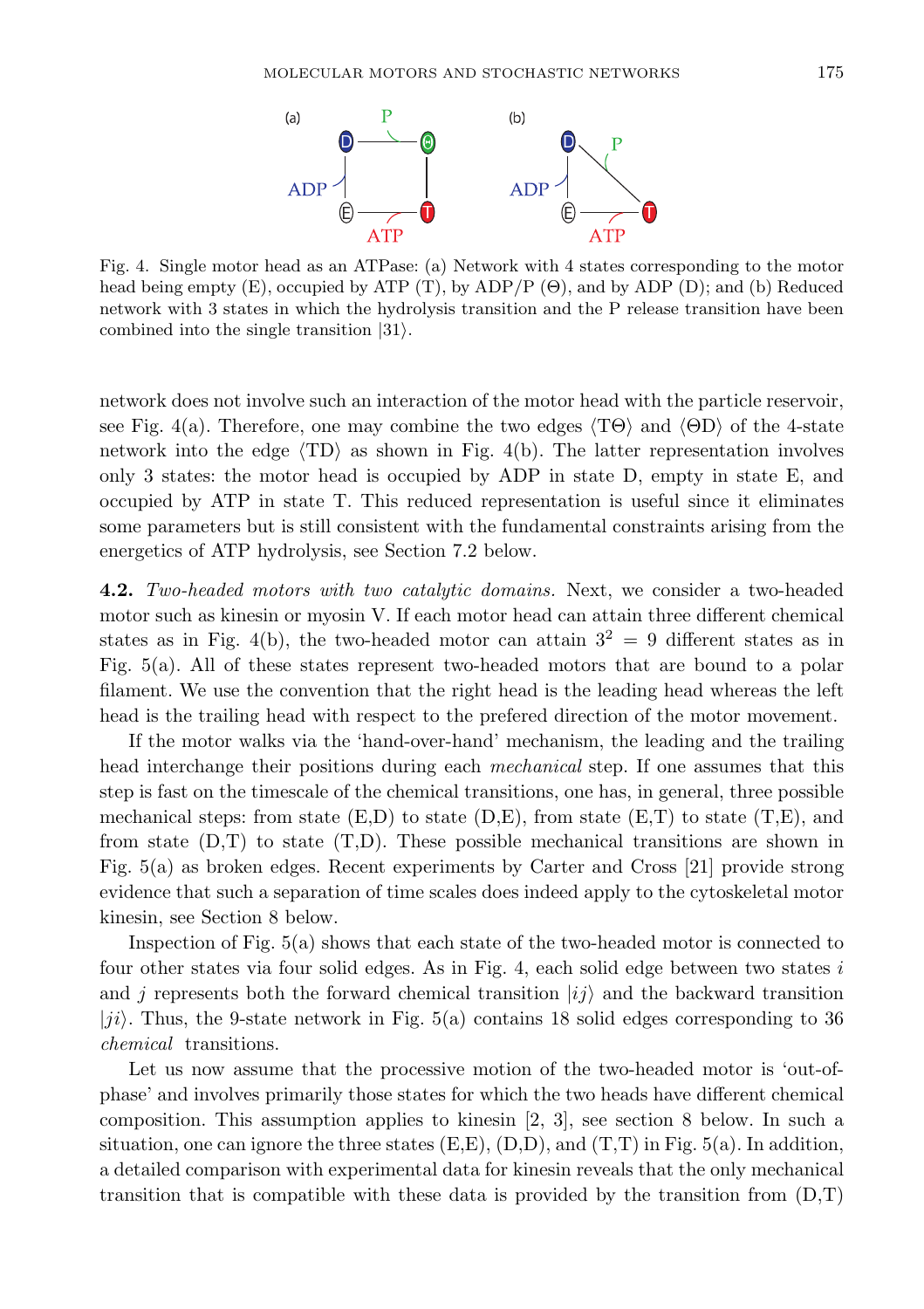

Fig. 5. Stochastic networks for a molecular motor with two catalytic domains or motor heads. Each head can be empty  $(E)$ , occupied by ATP  $(T)$ , or occupied by ADP  $(D)$ : (a) State space with  $3^2 = 9$  chemical states, each of which is connected to four neighboring states via solid edges (or lines). Each such edge represents both the forward and backward chemical transition as in Fig. 4; (b,c) Reduced state space with 6 chemical states, each of which is connected to two neighboring states via solid edges. We use the convention that the left and right head represent the trailing and leading head, respectively. Broken edges (or lines) correspond to mechanical step transitions in which the two heads interchange their relative position. In (a), three possible step transitions have been included but only one of those transitions is kept in (b) and (c). The latter transition applies to kinesin [3], see section 8 below.

to  $(T,D)$ . If we delete the three states  $(E,E)$ ,  $(D,D)$ , and  $(T,T)$  and the two mechanical transitions from  $(D,E)$  to  $(E,D)$  and from  $(E,T)$  to  $(T,E)$  from the 9-state network, we obtain the reduced 6-state network as shown in Fig. 5(b). As shown in this figure, we have labeled the six remaining states by  $i = 1, 2, \ldots, 6$ . A more transparent representation of the 6-state network is shown in Fig.  $5(c)$ : the six states form a cycle consisting of six (forward and backward) chemical transitions; the broken edge corresponds to the mechanical step transition. According to our convention, the mechanical forward step is given by  $|25\rangle$ , the mechanical backward step by  $|52\rangle$ .

As shown in Fig.  $5(c)$ , the cycle of chemical transitions consists (i) of the two ATP binding transitions  $|12\rangle$  and  $|45\rangle$ , (ii) of the two transitions  $|61\rangle$  and  $|34\rangle$ , which both represent ATP hydrolysis and P release, as well as (iii) of the two ADP release transitions  $|23\rangle$  and  $|56\rangle$ .

**4.3.** Cycles and dicycles. The two previous subsections provided two specific examples for the description of molecular motors in terms of a discrete state space. These states are represented as the vertices of a network graph,  $\mathbb{G}$ , and are labeled by  $i = 1, 2, \ldots, |\mathbb{G}|$ . If two states i and j are connected by an edge  $\langle ij \rangle$ , the motor can undergo the forward transition  $|i j \rangle$  from i to j and the backward transition  $|j i \rangle$  from j to i. Inspection of Fig. 4 and Fig. 5 shows that these edges may form cycles. These cycles are particularly important in the present context since they are intimately related to fluxes and nonequilibrium states [5].

In order to be precise, we will distinguish (undirected) cycles from directed cycles or dicycles. The smallest dicycle consists of three states and three di-edges. In the mathematical literature, di-edges are often called arcs and dicycles are sometimes called circuits. An (undirected) cycle  $\mathcal{C}_{\nu}$  is given by a closed sequence of vertices and edges in which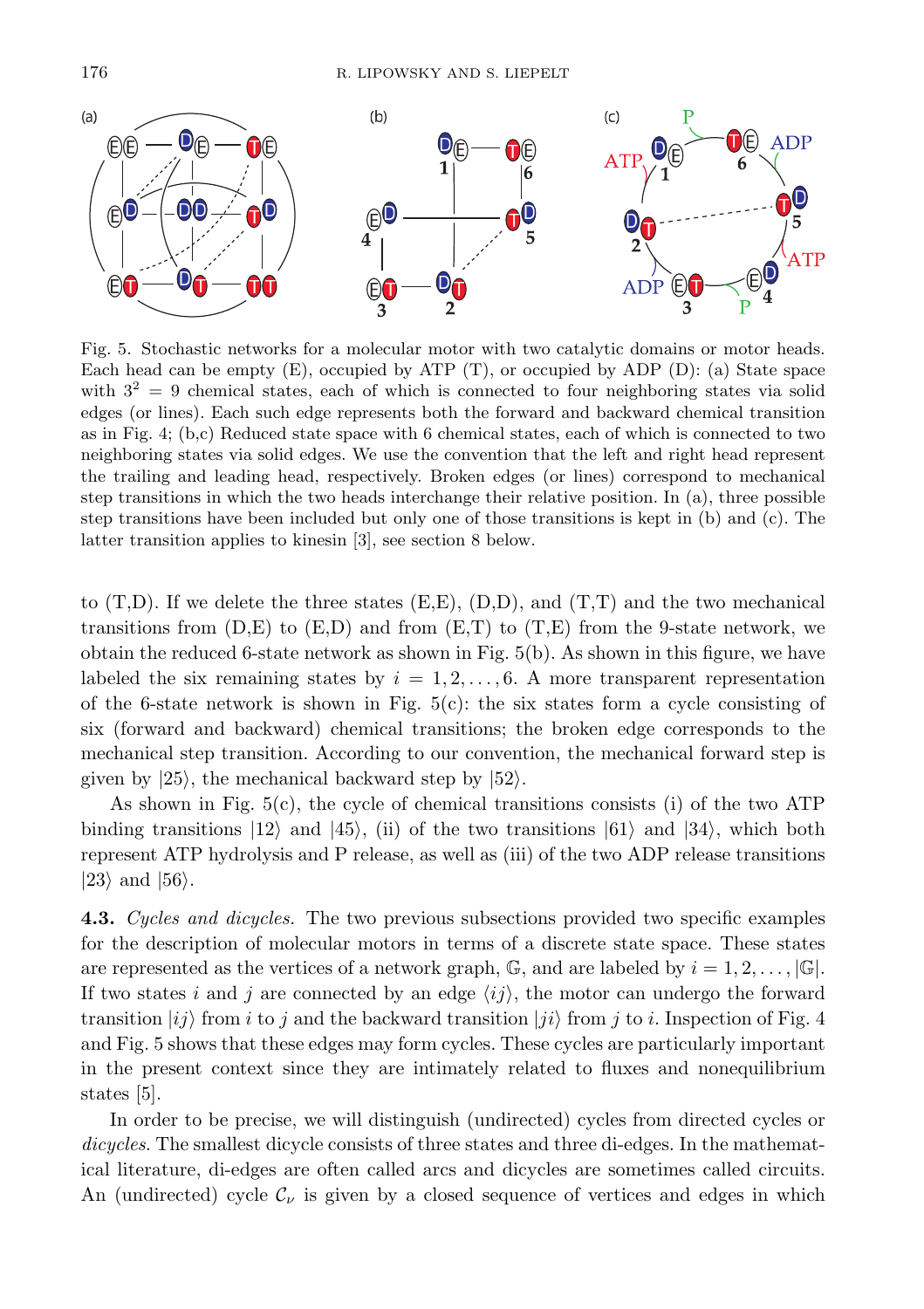each vertex and each edge occurs only once. The notation  $\mathcal{C}_{\nu} = \langle i_1 i_2 \dots i_n i_1 \rangle$  implies that the cycle  $\mathcal{C}_{\nu}$  contains the edges  $\langle i_1 i_2 \rangle$ ,  $\langle i_2 i_3 \rangle$ , ..., and  $\langle i_n i_1 \rangle$ . Each cycle  $\mathcal{C}_{\nu}$  leads to two dicycles  $\mathcal{C}_{\nu}^{d}$  with  $d = \pm$  that differ in their orientation.

First, we choose a certain arbitrary but fixed orientation of cycle  $\mathcal{C}_{\nu}$  to correspond to the positive direction  $d = +$ , which defines the dicycle  $C_{\nu}^{+}$ . When we pass through  $\mathcal{C}_{\nu}$  in the opposite direction  $d = -$ , we obtain the dicycle  $\mathcal{C}_{\nu}^-$ . These two dicycles will be denoted by  $\mathcal{C}_{\nu}^+ = |i_1 i_2 ... i_n i_1\rangle$  and  $\mathcal{C}_{\nu}^- = |i_1 i_1 ... i_2 i_1\rangle$ . The dicycle  $\mathcal{C}_{\nu}^+$  contains the di-edges  $|i_1i_2\rangle$ ,  $|i_2i_3\rangle$ , ..., and  $|i_ni_1\rangle$ ; the dicycle  $\mathcal{C}^-_{\nu}$  consists of the di-edges  $|i_1i_n\rangle$ ,  $|i_n i_{n-1}\rangle$ , ...., and  $|i_2 i_1\rangle$ .

The network description of a single motor head, see Fig. 4, involves only a single cycle and, thus, two dicycles. Analogous unicycle models have also been frequently used for two-headed motors, see, e.g., [37, 38]. Inspection of Fig. 5 shows, however, that these motors will, in general, exhibit several motor cycles. The 9-state network in Fig. 5(a) involves a rather large number of cycles (more than 200). In contrast, the 6-state network in Fig. 5(c) contains only three cycles: the forward cycle  $\mathcal{F} = \langle 25612 \rangle$ , the backward cycle  $\mathcal{B} = \langle 52345 \rangle$ , and the chemical cycle  $\mathcal{D} = \langle 1234561 \rangle$ .

We will now distinguish different types of cycles by the following terminology:

(i) Chemomechanical cycles that contain both an ATP hydrolysis transition and a mechanical step. Examples are given by the forward cycle  $\mathcal F$  and the backward cycle  $\beta$  in the 6-state model, see Fig. 5(c). In general, a chemomechanical cycle couples the hydrolysis of at least one ATP molecule to a net mechanical displacement;

(ii) Dissipative slip cycles that contain hydrolysis transitions but no mechanical step transition. One example is provided by the chemical cycle  $\mathcal{D} = \langle 1234561 \rangle$  of the 6-state model;

(iii) Mechanical slip cycles that contain mechanical step transitions but no net hydrolysis of ATP. Examples without any hydrolysis transitions are the cycles  $\langle (E, E)(E, D)(D, E) \rangle$  $(E, E)$  and  $\langle (E, T)(D, T)(T, D)(T, E)(E, T)\rangle$  of the 9-state model, see Fig. 5(a). An example for a mechanical slip cycle with one ATP hydrolysis and one ATP synthesis transition is provided by the cycle  $\langle (T, D)(D, D)(D, T)(T, D) \rangle$ ; and

(iv) Thermal slip cycles that involve neither a mechanical step nor a hydrolysis transition. Examples are provided by  $\langle (E, E)(E, D)(D, D)(D, E)(E, E) \rangle$  and  $\langle (E, E)(E, T)(D, T) \rangle$  $(D, E)(E, E)\rangle.$ 

It is interesting to note that the reduction of the 9-state model to the 6-state model eliminates all mechanical and thermal slip cycles from the network.

5. Motor dynamics as a Markov process. The dynamics of the motor is now described by a continuous-time Markov process  $[39, 40]$  on the network graph  $\mathbb{G}$ . Such a process involves two stochastic ingredients, the sojourn (or dwell) times and the transition probabilities. When the system arrives in the state  $i$ , it occupies this state for a certain sojourn (or dwell) time  $\tau_i$ . This time is a random variable governed by the exponential probability distribution

$$
P(\tau_i) = \frac{1}{\langle \tau_i \rangle} e^{-\tau_i/\langle \tau_i \rangle} \tag{5.1}
$$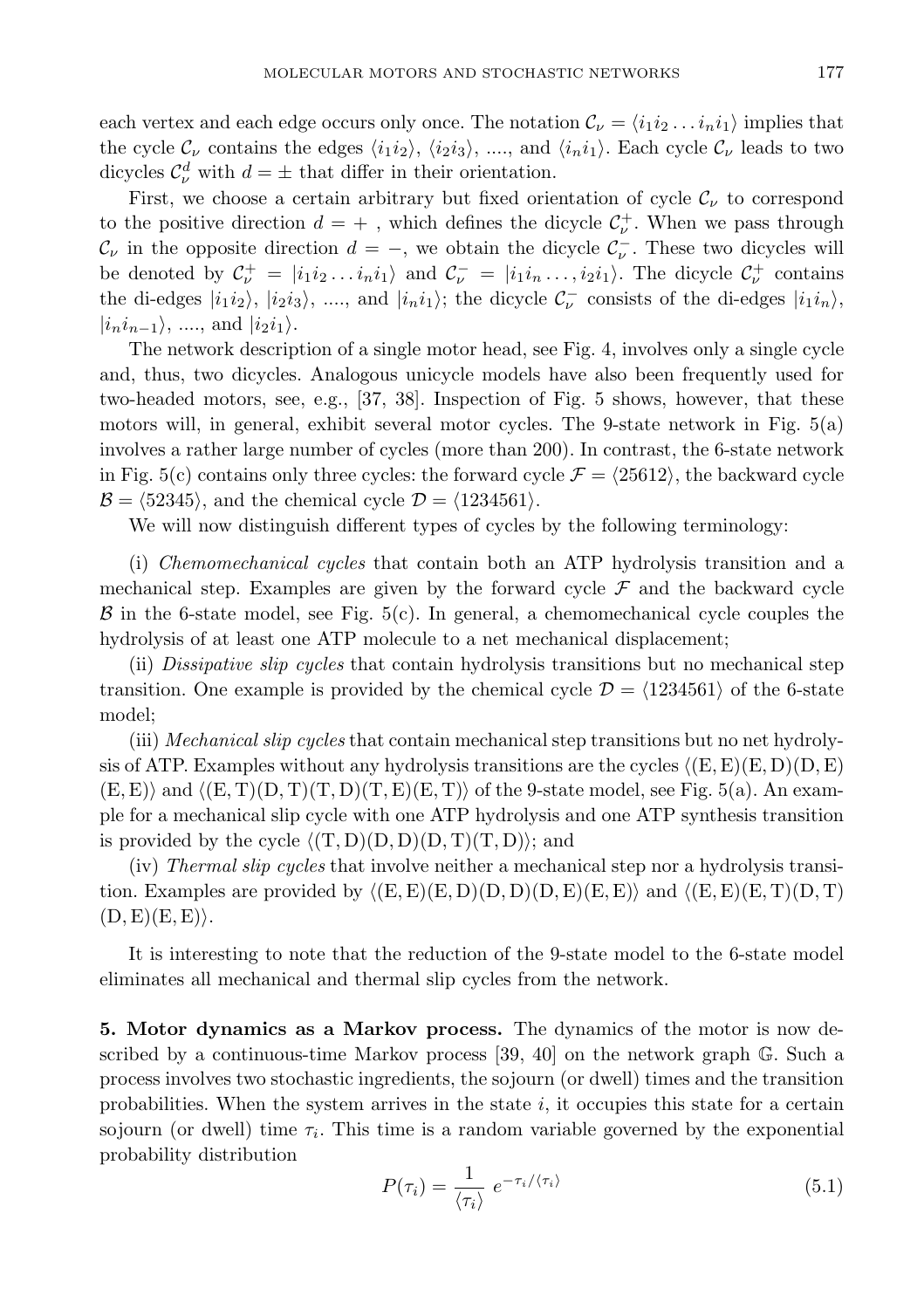where  $\langle \tau_i \rangle$  denotes the average sojourn time [40]. When the motor leaves the state i, it jumps to state j with transition probability  $\pi_{ij}$ . By definition, one has  $\pi_{ii} \equiv 0$  for all i and  $\sum_j \pi_{ij} = 1$ . From the mathematical point of view, the latter transitions occur instantaneously; from the physical point of view, they occur on a time scale that is small compared to all average sojourn times  $\langle \tau_i \rangle$ .

The probability  $P_i(t)$  to find the motor in state i at time t is then governed by the loss-and-gain equation

$$
\frac{d}{dt}P_i = -\sum_j \left( P_i \omega_{ij} - P_j \omega_{ji} \right) \tag{5.2}
$$

with the transition rates

$$
\omega_{ij} = \pi_{ij} / \langle \tau_i \rangle \quad \text{and} \quad \sum_j \omega_{ij} = 1 / \langle \tau_i \rangle. \tag{5.3}
$$

In the physical literature, this equation is known as the Master equation [39]; in the mathematical literature, it is called the forward equation of the continuous-time Markov process [40] .

This description of the motor dynamics is convenient since it allows explicit calculation of the steady state fluxes and the steady state entropy production of the motor. These quantities are related to various experimentally accessible quantities such as the motor velocity and the ratio of forward to backward mechanical steps. In this and the following section, we will discuss the steady state fluxes and steady state entropy production, respectively.

It is convenient to define the local fluxes

$$
J_{ij} \equiv P_i^{\text{st}} \omega_{ij} \tag{5.4}
$$

and the local excess fluxes (or currents)

$$
\Delta J_{ij} \equiv P_i \omega_{ij} - P_j \omega_{ji} = -\Delta J_{ji} \tag{5.5}
$$

from state *i* to state *j*. The *steady state* is characterized by probabilities  $P_i^{\text{st}}$  with  $dP_i^{\text{st}}/dt = 0$  which implies

$$
\sum_{j} \Delta J_{ij}^{\text{st}} = \sum_{j} (J_{ij}^{\text{eq}} - J_{ji}^{\text{eq}}) = \sum_{j} (P_i^{\text{st}} \omega_{ij} - P_j^{\text{st}} \omega_{ji}) = 0.
$$
 (5.6)

This relation provides  $N_s$  linear equations for the probabilities  $P_i^{\text{st}}$  which can be solved by linear algebra, see, e.g., [41, 42] or, more conveniently, by a graph-theoretic method [43, 44, 45, 46, 1].

The steady state equation (5.6) has a simple intuitive interpretation. The term  $\sum_j J_{ij}^{\text{eq}}$  $=\sum_j P_i^{\text{st}} \omega_{ij}$  represents the sum of all fluxes out of the state i; the term  $\sum_j J_{ji}^{\text{eq}} =$  $\sum_j P_i^{\text{st}} \omega_{ji}$  represents the sum of all fluxes into the state *i*. Furthermore, the local flux  $J_{ij}^{\text{eq}} = P_i^{\text{st}} \omega_{ij}$  is equal to the number of transitions that the system performs from state i to state  $j$  per unit time in the steady state. Thus, this steady state flux is also equal to the transition frequency

$$
\Omega_{ij}^{\text{st}} \equiv P_i^{\text{st}} \omega_{ij},\tag{5.7}
$$

i.e., to the frequency with which the system undergoes the transition  $|i j \rangle$  in the steady state.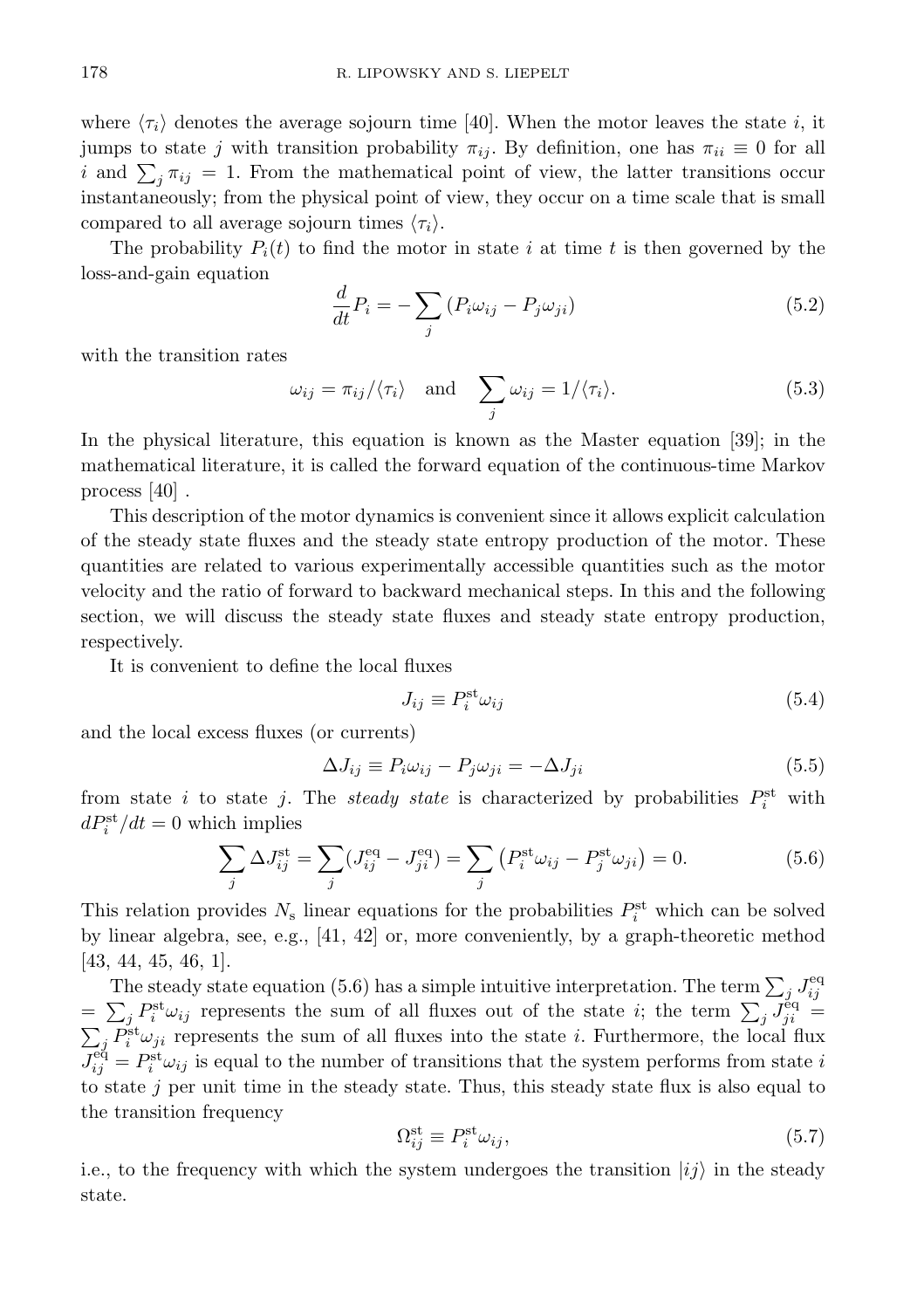5.1. Equilibrium, detailed balance, and dicycle ratios. In thermal and chemical equilibrium, all local excess fluxes vanish simultaneously , i.e.  $\Delta J_{ij}^{\text{eq}} = 0$  for all di-edges  $|ij\rangle$ . In such a situation, the transition rates  $\omega_{ij}$  must satisfy certain conditions, the so-called detailed balance conditions. Indeed, the relations  $\Delta J_{ij}^{\text{eq}} = 0$  for all di-edges can be rewritten as

$$
P_i^{\text{eq}} \omega_{ij} = P_j^{\text{eq}} \omega_{ji} \tag{5.8}
$$

for all edges  $\langle ij \rangle$ . These conditions can be expressed in terms of the transition rates  $\omega_{ij}$ alone. In order to do so, it is convenient to define, for each dicycle  $\mathcal{C}_{\nu}^{d}$  and arbitrary transition rates  $\omega_{ij}$ , the *dicycle ratio* 

$$
\Xi(\mathcal{C}_{\nu}^{d}) \equiv \prod_{|ij\rangle \in \mathcal{C}_{\nu}^{d}} \omega_{ij} / \prod_{|ij\rangle \in \mathcal{C}_{\nu}^{-d}} \omega_{ij} = \prod_{|ij\rangle}^{\nu, d} (\omega_{ij} / \omega_{ji})
$$
(5.9)

where the superscipt  $\nu$ , d at the product sign indicates a product over all di-edges  $|ij\rangle$  of the dicycle  $\mathcal{C}_{\nu}^{d}$ . This definition implies that

$$
\Xi(\mathcal{C}_{\nu}^{-}) = 1/\Xi(\mathcal{C}_{\nu}^{+}).
$$
\n(5.10)

It can be shown that the detailed balance conditions as given by (5.8) are equivalent to the relations [47]

$$
\Xi^{\text{eq}}(\mathcal{C}_{\nu}^{d}) = \prod_{|ij\rangle}^{\nu,d} (\omega_{ij}/\omega_{ji}) = 1 \quad \text{for all digycles } \mathcal{C}_{\nu}^{d}
$$
 (5.11)

for the dicycle ratios  $\Xi^{\text{eq}}(\mathcal{C}^d_\nu)$ . In this form, the detailed balance conditions are no longer local (since large cycles involve widely separated edges of the network) but they are expressed only in terms of the transition rates  $\omega_{ij}$ , which are the basic parameters of the model. In the context of chemical kinetics, these conditions are also known as Wegscheider conditions [48].

Away from equilibrium, some of the dicycle ratios  $\Xi(\mathcal{C}_{\nu}^d)$  are different from one. The corresponding numerical values can be interpreted in a rather intuitive way. Indeed, as discussed in the next subsection,  $E(\mathcal{C}^+_\nu)$  is equal (i) to the ratio of the steady state fluxes through the dicycles  $C_{\nu}^+$  and  $C_{\nu}^-$ ; and (ii) to the ratio of the (unnormalized) probabilities or frequencies to complete the dicycles  $\mathcal{C}^{\dagger}_{\nu}$  and  $\mathcal{C}^-_{\nu}$  in the steady state. In addition, we have recently shown [2] that the dicycle ratio  $\Xi(\mathcal{C}^d_\nu)$  is directly related to the entropy  $\Delta S(\mathcal{C}_{\nu}^d)$  produced during the completion of the dicycle  $\mathcal{C}_{\nu}^d$  via the equation  $\Delta S(\mathcal{C}_{\nu}^d)$  =  $k_B \ln(\Xi(\mathcal{C}^d_\nu))$ , see next section.

In a long series of studies on biochemical networks, Hill and coworkers have previously discussed the quantity  $k_B T \ln(\Xi(\mathcal{C}^d_\nu))$ , which they interpreted as the "thermodynamic force" that drives the system out of equilibrium. Our results imply that this thermodynamic force is, in fact, equal to temperature T times entropy  $\Delta S(\mathcal{C}^d_\nu)$  produced per completed dicycle  $\mathcal{C}_{\nu}^{d}$  [2]. This identification is useful since the produced entropy can be identified with the heat released by the motor, and the latter quantity is accessible to experiment, at least in principle.

**5.2.** Dicycle fluxes and frequencies. In the steady state, each dicycle  $\mathcal{C}^d_\nu$  with  $d = \pm$ can be characterized by a dicycle flux  $J^{\text{st}}(\mathcal{C}^d_\nu)$  which represents a global property of the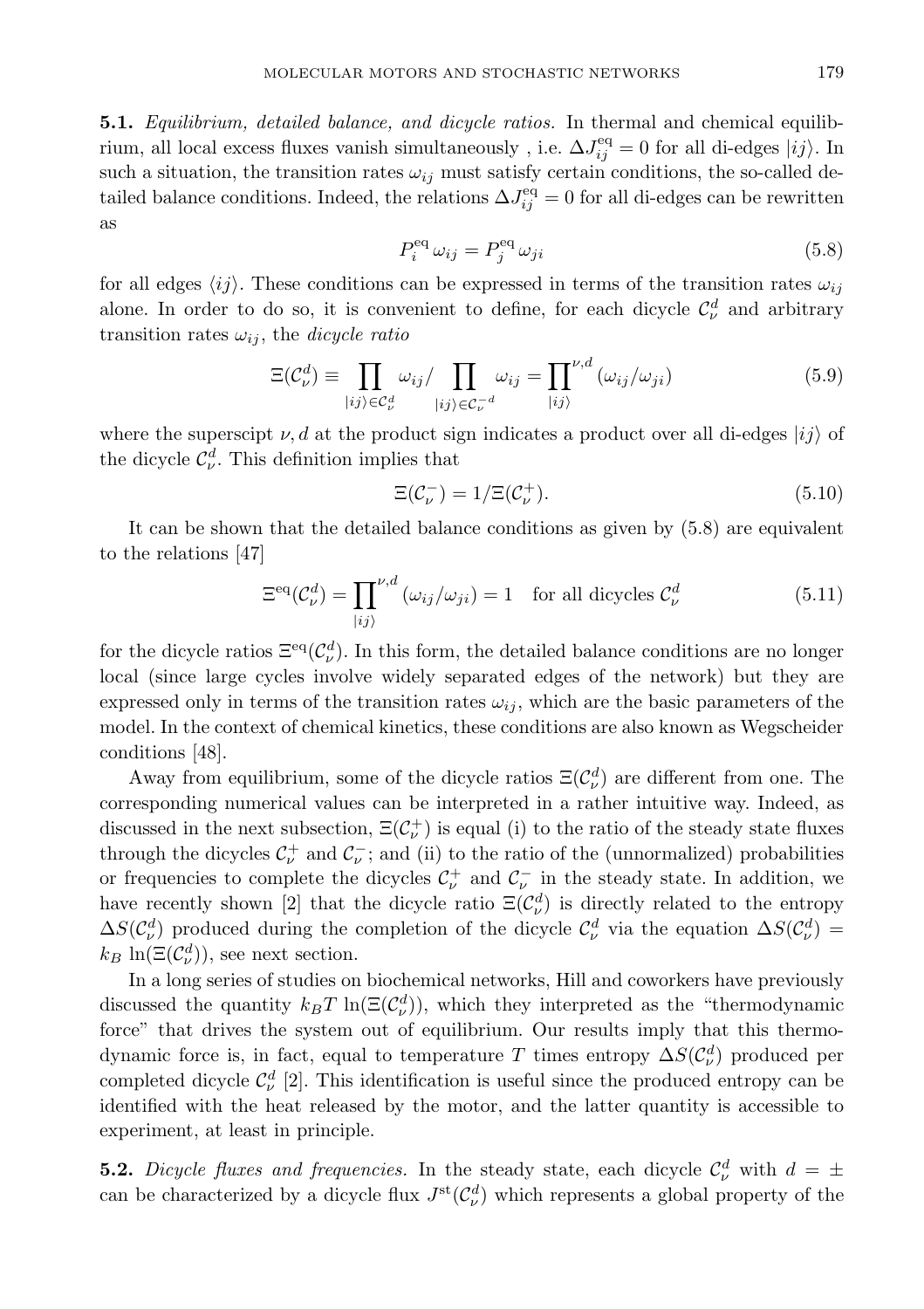stochastic network. These fluxes can be explicitly calculated (for a finite network) using a graph-theoretic or diagrammatic method. They are then found to have the general form [45, 49, 1]

$$
J(\mathcal{C}_{\nu}^{d}) = \left(\prod_{|ij\rangle}^{\nu,d} \omega_{ij}\right) \Upsilon(\mathcal{C}_{\nu})/\Omega \quad \text{with } d = \pm \tag{5.12}
$$

where the superscript  $\nu, d$  at the product sign indicates a product over all di-edges  $|ij\rangle$ that are contained in the dicycle  $\mathcal{C}_{\nu}^d$ . The factor  $\Upsilon(\mathcal{C}_{\nu})$  is identical for both dicycles but depends, in general, on the cycle  $\mathcal{C}_{\nu}$ ; this factor is given by a multilinear polynomial of transition rates which belong to di-edges *not* contained in the two dicycles  $C_{\nu}^{+}$  and  $C_{\nu}^{-}$ . As explained in Ref. [1], these di-edges correspond to the edges of the spanning trees that are not contained in the cycle  $\mathcal{C}_{\nu}$ . The factor  $\Omega$  is a normalization factor which is given by a multilinear polynomials that depends on all transition rates of the network.

Even though the dicycle fluxes  $J^{\text{st}}(\mathcal{C}^d_\nu)$  are global properties of the network process, they have a rather intuitive interpretation since they determine the frequencies of dicycle completion and the average completion times. Thus, let us follow the network process for a long time period  $\Delta t$ . The system will then pass successively through many dicycles and we can count the number of times,  $N_{\Delta t}(\mathcal{C}^d_\nu)$ , that it passed through the dicycle  $\mathcal{C}^d_\nu$ . Thus,  $N_{\Delta t}(\mathcal{C}^d_\nu)$  represents the absolute frequency of completed dicycles  $\mathcal{C}^d_\nu$  within the time interval  $\Delta t$ .

It is intuitively clear that  $N_{\Delta t}(\mathcal{C}^d_\nu)$  behaves as

$$
N_{\Delta t}(\mathcal{C}_{\nu}^{d}) \approx \Omega^{\text{st}}(\mathcal{C}_{\nu}^{d}) \Delta t \quad \text{for large} \quad \Delta t \tag{5.13}
$$

which defines the frequencies (or unnormalized probabilities)  $\Omega^{\rm st}(\mathcal{C}^d_\nu)$ . This frequency is equal to the average number of dicycles  $\mathcal{C}^d_\nu$  that are completed in the steady state per unit time. It can be shown that [49, 50]

$$
\Omega^{\rm st}(\mathcal{C}^d_\nu) = J^{\rm st}(\mathcal{C}^d_\nu),\tag{5.14}
$$

i.e., that the dicycle completion frequencies are equal to the dicycle fluxes  $J^{\rm st}(\mathcal{C}^d_\nu)$  which implies that the ratio of the dicycle completion frequencies is equal to the ratio of the dicycle fluxes. Furthermore, the explicit expression (5.12) for the dicycle fluxes implies that

$$
\frac{\Omega^{\text{st}}(\mathcal{C}_{\nu}^{+})}{\Omega^{\text{st}}(\mathcal{C}_{\nu}^{-})} = \frac{J^{\text{st}}(\mathcal{C}_{\nu}^{+})}{J^{\text{st}}(\mathcal{C}_{\nu}^{-})} = \prod_{|ij\rangle}^{\nu,+} (\omega_{ij}/\omega_{ji}) = \Xi(\mathcal{C}_{\nu}^{+})
$$
\n(5.15)

i.e., both ratios are equal to the dicycle ratio  $\Xi(\mathcal{C}_{\nu}^+)$ .

The relation (5.15) for the dicycle frequencies can be generalized if one uses the action functional A of Lebowitz and Spohn [51]. Thus, consider a directed walk or trajectory  $\mathcal{T}^+ \equiv |i_1 i_2 ... i_m\rangle$  on the network graph together with the time-reversed walk  $\mathcal{T}^- \equiv$  $|i_m i_{m-1} \dots i_1\rangle$ . Each walk consists of a connected sequence of di-edges  $|ij\rangle$ . The action functional  $A$  is then defined by [51]

$$
\exp[A(\mathcal{T}^+)] \equiv \prod_{|ij\rangle \in \mathcal{T}^+} \omega_{ij} / \prod_{|ij\rangle \in \mathcal{T}^-} \omega_{ij} = \exp[-A(\mathcal{T}^-)] \tag{5.16}
$$

where the product in the numerator and denominator runs over all di-edges of the walk  $\mathcal{T}^+$  and  $\mathcal{T}^-$ , respectively.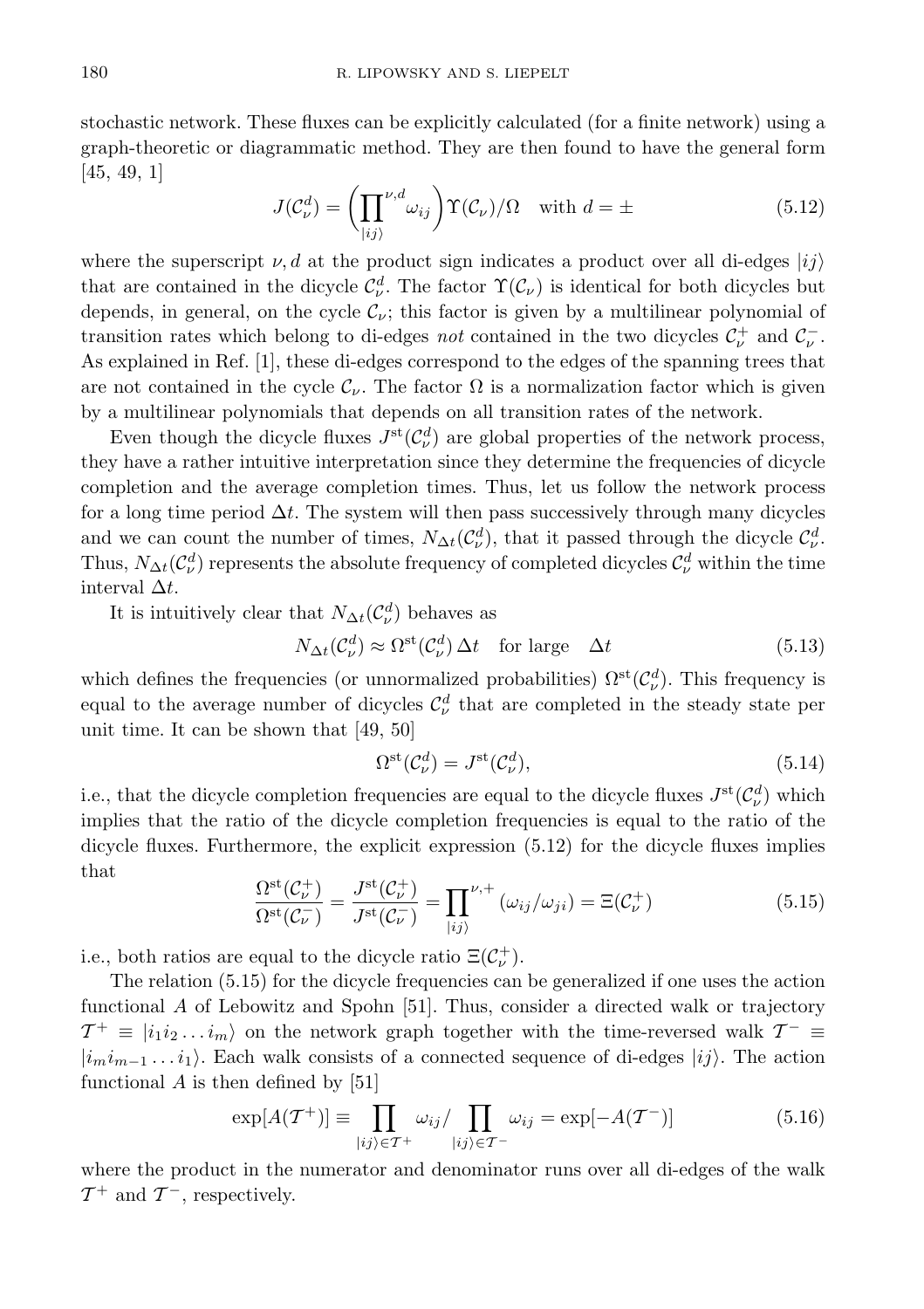Now, consider a closed trajectory  $\mathcal{T}^+ = \mathcal{T}^+_\nu$  that goes through the dicycle  $\mathcal{C}^+_\nu$  only once and does not go through any other dicycle. In general, such a trajectory consists of (i) segments of the dicycle  $\mathcal{C}^{\dagger}_{\nu}$ , (ii) "back-and-forth" segments of the cycle  $\mathcal{C}_{\nu}$  that contain segments of the dicycle  $\mathcal{C}^-_{\nu}$  together with the corresponding reverse segments of the dicycle  $C_{\nu}^+$ , and (iii) tree-like excursions away from the cycle  $C_{\nu}$ . The corresponding action functional satisfies

$$
\exp[A(\mathcal{T}_{\nu}^+)] \equiv \prod_{|ij\rangle \in \mathcal{T}_{\nu}^+} \omega_{ij} / \prod_{|ij\rangle \in \mathcal{T}_{\nu}^-} \omega_{ij} = \prod_{|ij\rangle \in \mathcal{C}_{\nu}^+} \omega_{ij} / \prod_{|ij\rangle \in \mathcal{C}_{\nu}^-} \omega_{ij} = \Xi(\mathcal{C}_{\nu}^+).
$$
(5.17)

Thus, in this ratio, all transition rates from the segments of type (ii) and (iii) of the trajectories  $\mathcal{T}^{\perp}_{\nu}$  and  $\mathcal{T}^-_{\nu}$  cancel out, and one is simply left with the transition rates corresponding to one completion of  $C_{\nu}^+$  and  $C_{\nu}^-$ . Therefore, the dicycle ratio  $\Xi(C_{\nu}^+)$  applies, in fact, to the transition rate ratios of all pairs of closed trajectories  $\mathcal{T}^+_\nu$  and  $\mathcal{T}^-_\nu$ .

As mentioned in Ref. [51], the frequencies  $\Omega^{\rm st}(\mathcal{T}^+)$  and  $\Omega^{\rm st}(\mathcal{T}^-)$  for the two walks  $\mathcal{T}^+$  and  $\mathcal{T}^-$  are related to the action functional A via

$$
\Omega^{\rm st}(\mathcal{T}^+)/\Omega^{\rm st}(\mathcal{T}^-) = (P_1^{\rm st}/P_m^{\rm st}) \exp[A(\mathcal{T}^+)].\tag{5.18}
$$

This relation simplifies for closed walks  $\mathcal{T}_c^+$  which are characterized by  $i_m \equiv i_1$  and, thus, by  $P_1^{\text{st}} = P_m^{\text{st}}$ . If we now consider again a closed trajectory  $\mathcal{T}_c^+ = \mathcal{T}_{\nu}^+$  that goes through the dicycle  $\mathcal{C}^{\pm}_{\nu}$  only once and does not go through any other dicycle, we obtain the frequency ratio

$$
\frac{\Omega^{\text{st}}(\mathcal{T}_{\nu}^{+})}{\Omega^{\text{st}}(\mathcal{T}_{\nu}^{-})} = \exp[A(\mathcal{T}_{\nu}^{+})] = \prod_{|ij\rangle}^{\nu,+} (\omega_{ij}/\omega_{ji}) = \Xi(\mathcal{C}_{\nu}^{+}).
$$
\n(5.19)

As before, the superscript  $\nu$ , + at the product sign indicates a product over all di-edges  $|ij\rangle$  contained in the dicycle  $\mathcal{C}^+_{\nu}$ .

**5.3.** Cycle decomposition of fluxes. Using the dicyle fluxes  $J(\mathcal{C}_{\nu}^{d})$  with  $d = \pm$  as in (5.12), one may define the cycle flux

$$
J^{\rm st}(\mathcal{C}_{\nu}) \equiv J^{\rm st}(\mathcal{C}_{\nu}^{+}) - J^{\rm st}(\mathcal{C}_{\nu}^{-})
$$
\n(5.20)

which characterizes the flux through the (undirected) cycle  $\mathcal{C}_{\nu}$ . Furthermore, each excess flux  $\Delta J_{ij}$  through the di-edge  $|ij\rangle$  can be decomposed according to

$$
\Delta J_{ij}^{\text{st}} = \sum_{\nu} \epsilon_{ij,\nu} J^{\text{st}}(\mathcal{C}_{\nu}) = \sum_{\nu} \epsilon_{ij,\nu} \left( J^{\text{st}}(\mathcal{C}_{\nu}^{+}) - J^{\text{st}}(\mathcal{C}_{\nu}^{-}) \right) \tag{5.21}
$$

where the antisymmetric symbol  $\epsilon_{ij,\nu} = -\epsilon_{ji,\nu}$  is given by

$$
\epsilon_{ij,\nu} \equiv \begin{cases}\n+1 & \text{for } |ij\rangle \in \mathcal{C}_{\nu}^{+} \\
-1 & \text{for } |ij\rangle \in \mathcal{C}_{\nu}^{-} \\
0 & \text{otherwise.} \n\end{cases}
$$
\n(5.22)

Thus, the sum in (5.21) contains contributions from all cycles that go through the edge  $\langle ij \rangle$ , and the sign of these contributions is positive, if the di-edge  $|i j \rangle$  is contained in (or parallel to) the dicycle  $C_{\nu}^{+}$ , and negative, if  $|ij\rangle$  is contained in (or parallel to) the reverse dicycle  $\mathcal{C}_{\nu}^-$ .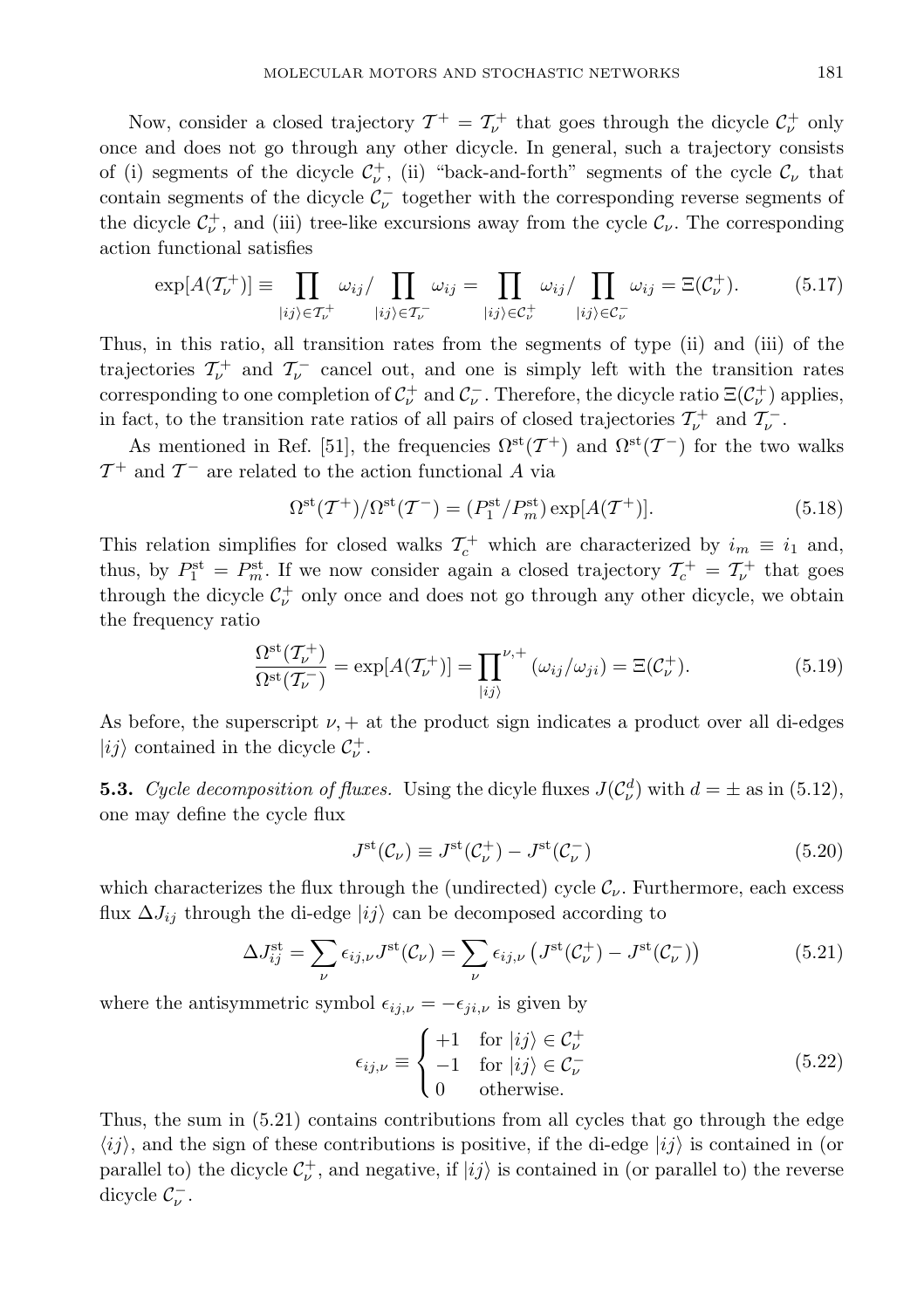6. Entropy production and balance conditions. In this section, we will study the entropy that is produced by the motor dynamics. The entropy production rate can be decomposed in terms of separate contributions arising (i) from the different di-edges and (ii) from the different dicycles of the network graph. The dicycle entropy  $\Delta S(\mathcal{C}^d_\nu)$ produced by completion of dicycle  $\mathcal{C}^d_\nu$  is found to be given by  $\Delta S(\mathcal{C}^d_\nu) = k_B \ln(\Xi(\mathcal{C}^d_\nu))$ , i.e., by the logarithm of the dicycle ratio  $\Xi(\mathcal{C}^d_\nu)$ .

If one identifies the entropy produced by the motor dynamics with the heat that the motor releases into its environment, one obtains energy balance conditions that replace the detailed balance conditions for equilibrium states and hold for any state of chemical and/or mechanical nonequilibrium.

6.1. Production of statistical or Shannon entropy. First, we will discuss the dicycle entropies,  $\Delta S(\mathcal{C}_{\nu}^d)$ , which are produced on average, during the completion of dicycle  $\mathcal{C}_{\nu}^d$  in the steady state, and show that these entropies satisfy the simple relations [2]

$$
\Delta S(\mathcal{C}_{\nu}^{d}) \equiv k_{B} \ln(\Xi(\mathcal{C}_{\nu}^{d})) = k_{B} \ln\left(\prod_{|ij\rangle}^{\nu,d} (\omega_{ij}/\omega_{ji})\right),\tag{6.1}
$$

with the dicycle ratios  $\Xi(\mathcal{C}_{\nu}^d)$ . Since these ratios satisfy  $\Xi(\mathcal{C}_{\nu}^-) = 1/\Xi(\mathcal{C}_{\nu}^+)$ , the entropies of the two dicycles  $\mathcal{C}^{\pm}_{\nu}$  and  $\mathcal{C}^-_{\nu}$  are related via

$$
\Delta S(\mathcal{C}_{\nu}^{-}) = -\Delta S(\mathcal{C}_{\nu}^{+})
$$
\n(6.2)

which reflects the fact that the dicycle  $\mathcal{C}_{\nu}^-$  corresponds to the time-reversed dicycle  $\mathcal{C}_{\nu}^+$ .

T. L. Hill and coworkers have previously discussed the quantity  $k_B T \ln(\Xi(\mathcal{C}_{\nu}^d))$ , which they viewed as the "thermodynamic force" that drives the system out of equilibrium. Our work shows that this thermodynamic force is, in fact, equal to temperature  $T$  times dicycle entropy  $\Delta S(\mathcal{C}^d_{\nu}).$ 

It is interesting to note that one may combine the relations (5.15) and (6.1) in order to express the dicycle frequency ratio  $\Omega^{st}(\mathcal{C}^+_\nu)/\Omega^{st}(\mathcal{C}^-_\nu)$  in terms of the dicycle entropies via

$$
\frac{\Omega^{\rm st}(\mathcal{C}_{\nu}^+)}{\Omega^{\rm st}(\mathcal{C}_{\nu}^-)} = e^{\Delta S(\mathcal{C}_{\nu}^+)/k_B} = e^{-\Delta S(\mathcal{C}_{\nu}^-)/k_B}
$$
(6.3)

which is reminiscent of the various relations that have been derived in the context of entropy fluctuations [52, 53, 54, 6]. However, the entropies  $\Delta S(\mathcal{C}^d_\nu)$  as considered here do not fluctuate but have a certain, fixed value for each dicycle of the network. [55]

In the following, we will give two derivations of the relations (6.1) which are both based on the decomposition of the entropy production rate in the steady state. We start from the statistical or Shannon entropy

$$
S\{P_i\} \equiv -k_B \sum_i P_i \ln(P_i) \tag{6.4}
$$

which one may define for any probability distribution  $\{P_i\}$  on a discrete state space G. This entropy provides a well-defined measure by which one can compare different probability distributions. If the probability distribution changes with time  $t$ , so does the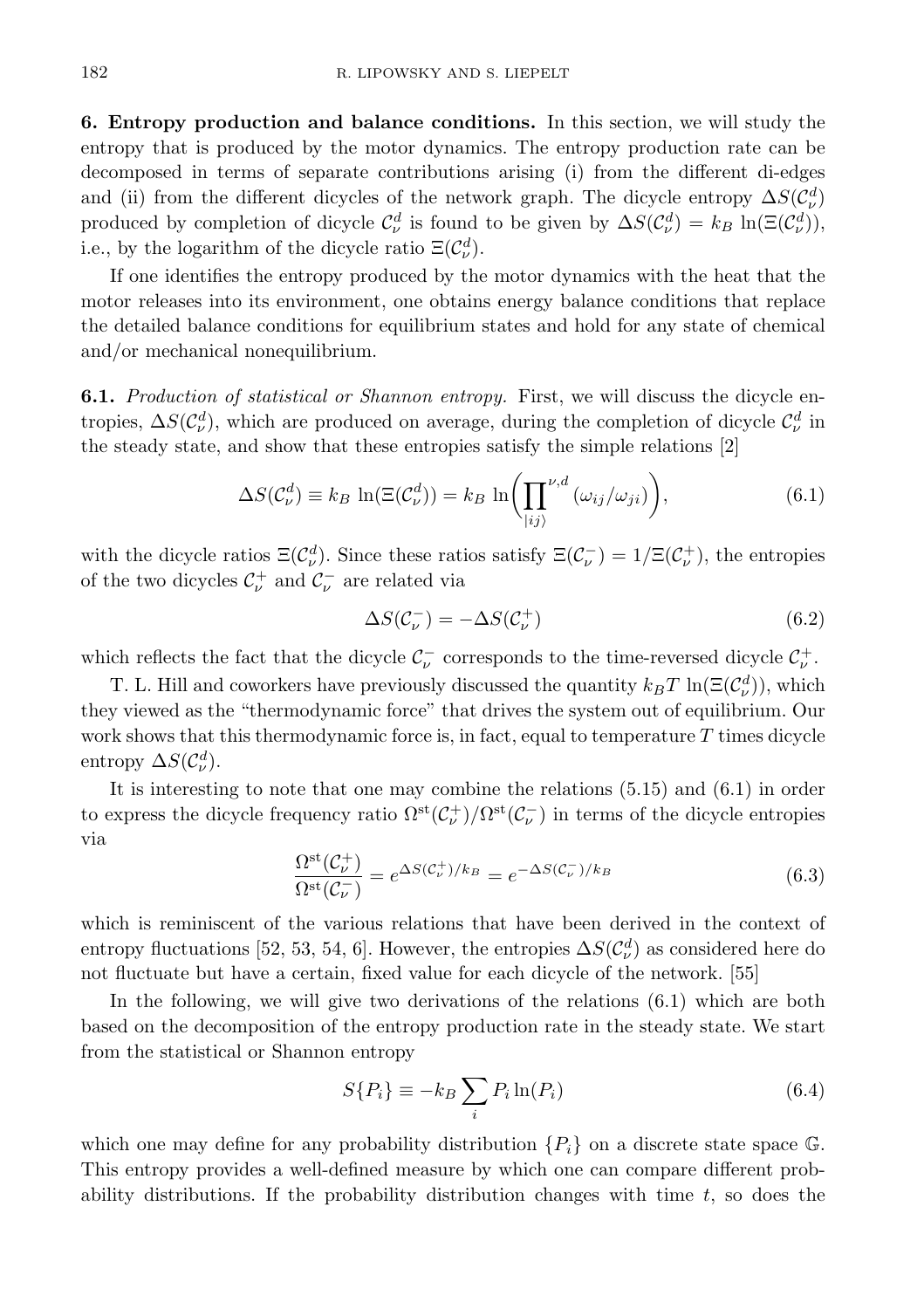statistical entropy  $S\{P_i\}$ . Its time derivative can be written in the form [46, 56, 51, 57]

$$
\frac{d}{dt}S\{P_i\} = \sigma_{\text{pr}} + \sigma_{\text{fl}} \tag{6.5}
$$

with the entropy production rate

$$
\sigma_{\text{pr}} \equiv \frac{1}{2} k_B \sum_{i} \sum_{j}^{\prime} \Delta J_{ij} \ln \left( \frac{P_i \omega_{ij}}{P_j \omega_{ji}} \right) \tag{6.6}
$$

and the entropy flux term

$$
\sigma_{\rm fl} \equiv -\frac{1}{2} k_B \sum_{i} \sum_{j}^{\prime} \Delta J_{ij} \ln \left( \frac{\omega_{ij}}{\omega_{ji}} \right) \tag{6.7}
$$

where the prime at the summation sign indicates that there are no terms with  $j = i$ . Thus, the double sum represents a summation over all di-edges or transitions  $|i j \rangle$  of the network.

In the steady state, the system's entropy does not change and  $\frac{d}{dt}S\{P_i\} = 0$ , which leads to the entropy production rate

$$
\sigma_{\text{pr}}^{\text{st}} = \frac{1}{2} \sum_{i} \sum_{j}^{\prime} \Delta J_{ij}^{\text{st}} k_B \ln(\omega_{ij}/\omega_{ji}). \tag{6.8}
$$

We now rewrite this expression in two different ways which leads to two different derivations of the dicycle entropy  $\Delta S(\mathcal{C}^d_\nu)$  as given in (6.1). The first derivation is based on the decomposition of the entropy production rate in terms of di-edge contributions. The second derivation corresponds to our original calculation in [2] which is based on the decomposition of the entropy production rate in terms of dicycle contributions.

**6.1.1.** Di-edge decomposition of entropy production rate. In the expression  $(6.8)$  for the entropy production rate  $\sigma_{\text{pr}}^{\text{st}}$ , the di-edge or transition  $|ji\rangle$  gives the same contribution as the transition  $|ij\rangle$  which implies

$$
\sigma_{\text{pr}}^{\text{st}} = \sum_{|ij\rangle} P_i^{\text{st}} \omega_{ij} \ k_B \ln(\omega_{ij}/\omega_{ji}) = \sum_{|ij\rangle} \Omega_{ij}^{\text{st}} \ k_B \ln(\omega_{ij}/\omega_{ji}),\tag{6.9}
$$

where the sum represents a summation over all di-egdes or transitions  $|ij\rangle$  of the network graph and  $\Omega_{ij}^{\text{st}}$  is the transition frequency as defined in (5.7). Thus, the second equation in (6.9) has the form

$$
\sigma_{\text{pr}}^{\text{st}} = \sum_{|ij\rangle} \Omega_{ij}^{\text{st}} \Delta S_{ij} \tag{6.10}
$$

with the steady state transition entropies  $\Delta S_{ij}$  defined via

$$
\Delta S_{ij} \equiv k_B \ln(\omega_{ij}/\omega_{ji}) = -\Delta S_{ji}.\tag{6.11}
$$

This definition is rather natural if one assumes that the entropy production rate is an additive quantity just like the entropy. Indeed, the expression (6.10) gives the total entropy production rate as a sum over contributions from all di-edges or transitions, and each of these contributions is equal to the transition frequency  $\Omega_{ij}^{\text{st}}$  times the transition entropy  $\Delta S_{ij}$ . This conclusion agrees with the more general proposal of Seifert [6], who considered arbitrary trajectories of Markov processes. The dicycle entropy  $\Delta S(\mathcal{C}^d_\nu)$  as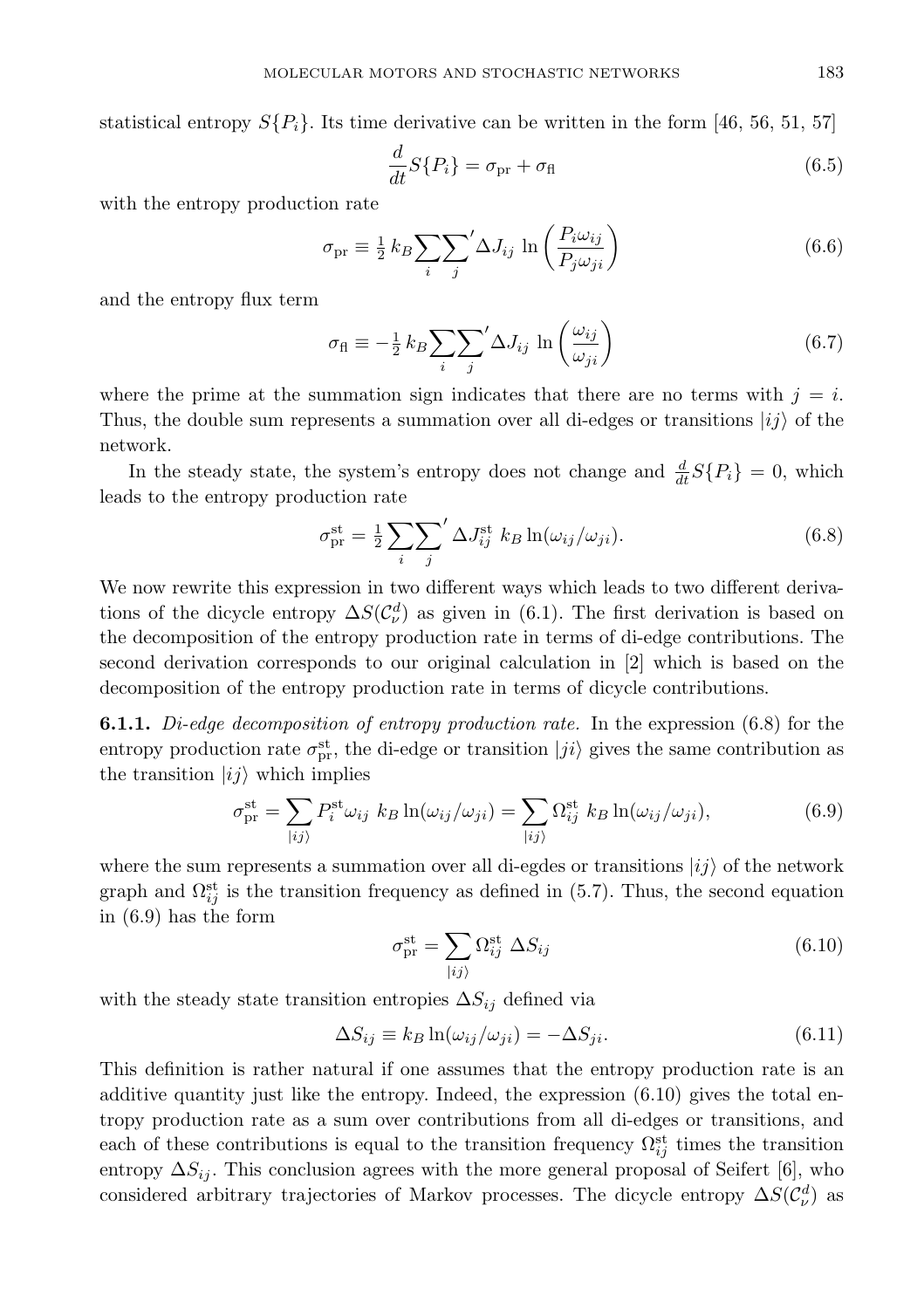given by (6.1) can now be obtained from

$$
\Delta S(\mathcal{C}_{\nu}^{d}) = \sum_{|ij\rangle}^{\nu,d} \Delta S_{ij},\tag{6.12}
$$

i.e., by a summation of the transition entropies  $\Delta S_{ij}$  over all di-edges contained in the dicycle  $\mathcal{C}_{\nu}^{d}$ .

6.1.2. Dicycle decomposition of entropy production rate. Alternatively, let us insert the dicycle decomposition (5.21) of the local excess fluxes  $\Delta J_{ij}^{\text{st}}$  into the relation (6.8) for the entropy production rate  $\sigma_{\text{pr}}^{\text{st}}$ . We then obtain the expression

$$
\sigma_{\rm pr}^{\rm st} = \sum_{\nu} J^{\rm st}(\mathcal{C}_{\nu}) \frac{1}{2} \sum_{i,j'} \epsilon_{ij,\nu} k_B \ln(\omega_{ij}/\omega_{ji}) \tag{6.13}
$$

The summation over the di-edges may be divided up into three contributions corresponding to (i) those di-edges which are contained in the dicycle  $\mathcal{C}^+_{\nu}$ , (ii) those in  $\mathcal{C}^-_{\nu}$ , and (iii) those that are neither contained in  $\mathcal{C}^{\perp}_{\nu}$  nor  $\mathcal{C}^-_{\nu}$ . The latter di-edges do not contribute since the antisymmetric symbol  $\epsilon_{ij,\nu}$  vanishes in this case. Furthermore, the contributions from (i) and (ii) are equal which implies

$$
\sigma_{\rm pr}^{\rm st} = \sum_{\nu} J^{\rm st}(\mathcal{C}_{\nu}) \sum_{|i,j\rangle}^{\nu,+} k_B \ln(\omega_{ij}/\omega_{ji}) = \sum_{\nu} J^{\rm st}(\mathcal{C}_{\nu}) k_B \ln(\Xi(\mathcal{C}_{\nu}^+))
$$
(6.14)

with the dicycle ratio  $\Xi(\mathcal{C}_{\nu}^+)$  as given by (5.9). Finally, using the cycle flux decomposition  $J^{\rm st}(\mathcal{C}_{\nu}) \equiv J^{\rm st}(\mathcal{C}_{\nu}^+) - J^{\rm st}(\mathcal{C}_{\nu}^-)$  as in (5.20) and the relation  $\Xi(\mathcal{C}_{\nu}^-) = 1/\Xi(\mathcal{C}_{\nu}^+)$ , one obtains

$$
\sigma_{\rm pr}^{\rm st} = \sum_{\nu} \sum_{d=\pm} J^{\rm st}(\mathcal{C}_{\nu}^d) k_B \ln(\Xi(\mathcal{C}_{\nu}^+)) = \sum_{\nu} \sum_{d=\pm} \Omega^{\rm st}(\mathcal{C}_{\nu}^d) k_B \ln(\Xi(\mathcal{C}_{\nu}^+)) \tag{6.15}
$$

where we have replaced the dicycle fluxes  $J^{\text{st}}(\mathcal{C}^d_\nu)$  by the dicycle frequencies  $\Omega^{\text{st}}(\mathcal{C}^d_\nu)$ .

In this way, the entropy production rate  $\sigma_{\text{pr}}^{\text{st}}$  is decomposed into separate contributions arising from all dicycles of the network. This decomposition may be rewritten in the form

$$
\sigma_{\rm pr}^{\rm st} = \sum_{\nu} \sum_{d=\pm} \Omega^{\rm st}(\mathcal{C}_{\nu}^d) \,\Delta S(\mathcal{C}_{\nu}^d) \tag{6.16}
$$

with the dicycle entropies  $\Delta S(\mathcal{C}^d_\nu)$  as given by (6.1).

**6.2.** Energy conservation for motor cycles. In general, each state  $i$  of the motor represents an ensemble of molecular conformations that differ in thermally excited vibrational modes. The corresponding internal energy will be denoted by  $U_i$ . For equilibrium states, the internal energy is a state function (or state property) that does not depend on the system's history. We will now assume that we can associate such a history-independent quantity with the steady states of the motor system as well. This assumption is justified in the next section by an explicit calculation of the internal energies  $U_i$  for the network models of a single motor head as introduced in section 4.1.

In general, the internal energy  $U_i$  can change during the transition  $|i_j\rangle$  because of (i) energy input  $E_{\text{in},ij}$  during the transition  $|ij\rangle$ , (ii) work  $W_{ij}$ , which the motor performs during this transition, and (iii) heat  $Q_{ij}$ , which the motor exchanges with the reservoir.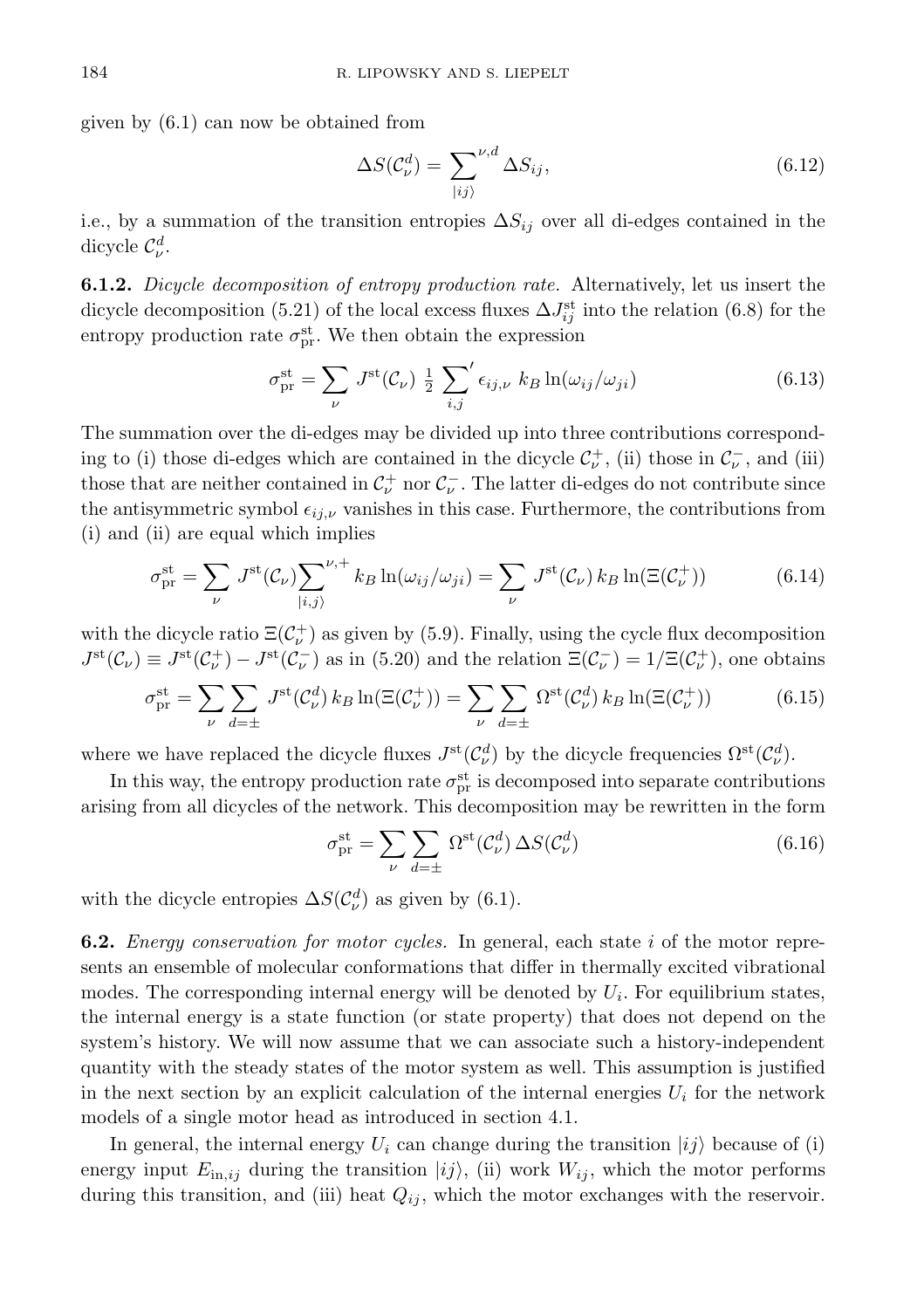Conservation of energy now implies

$$
\Delta U_{ij} \equiv U_j - U_i = E_{\text{in},ij} - W_{ij} - Q_{ij}.\tag{6.17}
$$

The energy input  $E_{\text{in},ij}$  may arise from the coupling to an exergonic chemical reaction and/or from photon absorption. The work  $W_{ij}$  may consist of mechanical work against an external force and/or against an electrochemical potential gradient.

The energy input  $E_{\text{in},i,j}$  may be partially *stored* in the motor molecule after the transition  $|ij\rangle$ , which implies  $\Delta U_{ij} > 0$ , and this stored energy may be transformed into work and/or heat during a later transition  $|i'j'\rangle$ , which implies  $\Delta U_{i'j'} < 0$ . However, the situation simplifies if we sum the local energy balance as given by (6.17) over any dicycle  $\mathcal{C}_{\nu}^{d}$  which leads to

$$
\sum_{|ij\rangle}^{\nu,d} \Delta U_{ij} = 0 = \sum_{|ij\rangle}^{\nu,d} [E_{\text{in},ij} - W_{ij} - Q_{ij}]
$$
 (6.18)

or the dicycle heat

$$
Q(\mathcal{C}_{\nu}^{d}) \equiv \sum_{|ij\rangle}^{\nu,d} Q_{ij} = E_{\text{in}}(\mathcal{C}_{\nu}^{d}) - W(\mathcal{C}_{\nu}^{d})
$$
\n(6.19)

with the dicycle energy input  $E_{\text{in}}(\mathcal{C}^d_\nu)$  and the dicycle work  $W(\mathcal{C}^d_\nu)$  as given by

$$
E_{\rm in}(\mathcal{C}_{\nu}^d) \equiv \sum_{|ij\rangle}^{\nu,d} E_{\rm in,ij} \quad \text{and} \quad W(\mathcal{C}_{\nu}^d) \equiv \sum_{|ij\rangle}^{\nu,d} W_{ij}.
$$
 (6.20)

6.3. Nonlocal and local balance conditions. We now want to combine the entropy produced during the motor dynamics, see subsection 6.1, with the energy conservation law as given by (6.19). In order to do so, we identify the dicycle entropy  $\Delta S(\mathcal{C}^d_\nu)$  as given by (6.1) with the reduced heat  $Q(\mathcal{C}_{\nu}^{d})/T$ . A combination of (6.19) and (6.1) then leads to the nonlocal balance conditions [2]

$$
k_B T \ln(\Xi(\mathcal{C}^d_\nu)) = Q(\mathcal{C}^d_\nu) = E_{\text{in}}(\mathcal{C}^d_\nu) - W(\mathcal{C}^d_\nu)
$$
\n(6.21)

or

$$
k_B T \sum_{|ij\rangle}^{\nu,d} \ln\left(\frac{\omega_{ij}}{\omega_{ji}}\right) = E_{\text{in}}(\mathcal{C}^d_{\nu}) - W(\mathcal{C}^d_{\nu})
$$
\n(6.22)

between the transition rates  $\omega_{ij}$ , the energy input  $E_{\text{in}}$ , and the work W for any dicycle  $\mathcal{C}_{\nu}^{d}$  of the network. In equilibrium, all terms on the right hand side of these equations vanish, and we recover the detailed balance conditions  $\Xi(\mathcal{C}_{\nu}^d) = 1$  as in (5.11).

The nonlocal balance conditions as given by (6.22) are valid for any stochastic network with an arbitrary number of cycles and extend the theoretical framework for biochemical networks as developed by T. L. Hill and coworkers [5], for which  $W(\mathcal{C}_{\nu}^d) \equiv 0$ . Note that these balance conditions relate kinetic parameters as given by the transition rates to thermodynamic controll parameters. In this sense, they represent a generalization of the law of mass action to nonequilibrium situations which involve various processes of energy transduction. Since we derived these nonlocal balance conditions from the steady state properties of the system, we called them 'steady state balance conditions' in our previous work [2, 3]. It is important to note, however, that these equations do not contain any quantities that are restricted to the steady state.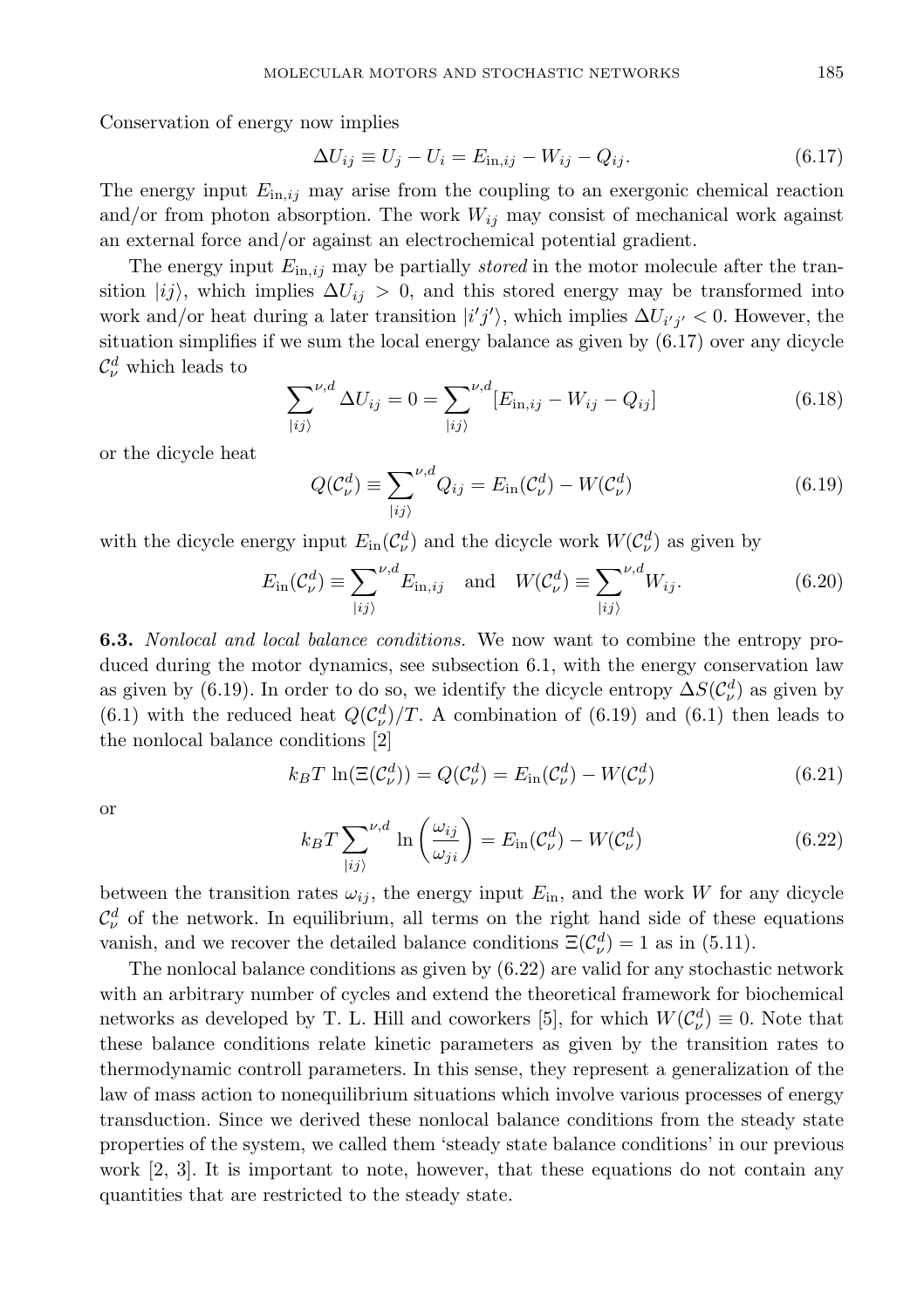We may also derive a local form of the balance conditions if we start from the local energy balance as given by  $(6.17)$  and identify the heat  $Q_{ij}$  with the transition entropy  $\Delta S_{ij} = k_B \ln(\omega_{ij}/\omega_{ji})$  as given by (6.11). This leads to the local balance conditions

$$
k_B T \ln(\omega_{ij}/\omega_{ji}) = U_i - U_j + E_{\text{in},ij} - W_{ij}.
$$
\n
$$
(6.23)
$$

which involve the internal energies  $U_i$  and  $U_j$ . The latter quantities should be considered as system parameters that cannot be directly controlled in an experiment. A special case of the local conditions (6.23) was obtained in Ref. [58] for simplified motor models with a single cycle and  $U_i = U_j$ .

The local balance conditions as given by (6.23) can be rewritten in the form

$$
\frac{\omega_{ji}}{\omega_{ij}} = \frac{\exp[-U_i/k_BT]}{\exp[-U_j/k_BT]} e^{(-E_{\text{in},ij} + W_{ij})/k_BT}.
$$
\n(6.24)

As explained in [4], this relation may be interpreted as a constrained equilibrium between the motor states i and j provided one properly distinguishes the terms  $U_i$  and  $U_j$ , which characterize the single motor states or vertices i and j, from the terms  $E_{\text{in},ij}$  and  $W_{ij}$ , which are related to the transition or di-edge  $|ij\rangle$ .

6.4. Practical value of balance conditions. If one wants to apply our theory to specific motors, the nonlocal balance conditions have the advantage that they provide direct relations between two types of variables that can both be determined experimentally: the transition rates can be measured, at least in principle, via kinetic experiments whereas the energy input  $E_{\text{in}}$  and the work W represent thermodynamic control parameters. Indeed, for motors that are powered by ATP hydrolysis, the energy input can be expressed in terms of the chemical energy change  $\Delta \mu$  per ATP hydrolysis as given by (3.4) and the performed work depends on the external load force  $F$  that acts parallel to the filament and on the size of the mechanical step [2, 3, 4].

Therefore, one may use the nonlocal balance conditions in two different ways. If, for a certain motor, all transition rates were known from experiments, one could use the balance conditions to estimate the experimental accuracy. In practise, some of the transition rates will be difficult to measure, and the balance conditions can then be used to estimate the values of the unknown rates. We have recently applied this latter strategy to the cytoskeletal motor kinesin [2] as summarized in section 8 below.

**6.5.** Some qualifications. The derivation of the nonlocal conditions (6.22) was based on two important physical assumptions: (i) the stochastic process that describes the motor dynamics can be represented as a continuous-time Markov process and (ii) the statistical (or Shannon) entropy produced by this process can be identified with the heat that the motor releases into its environment.

These two assumptions will only apply to a specific physical system if we chose an appropriate level of description which includes the (most) relevant states and transitions between these states. This limitation can be understood if we coarse-grain our network models. If we start from the Markov process on the 6-state model shown in Fig. 5, e.g., we can derive the effective stochastic process that governs the mechanical steps alone but this latter process is no longer Markovian [59].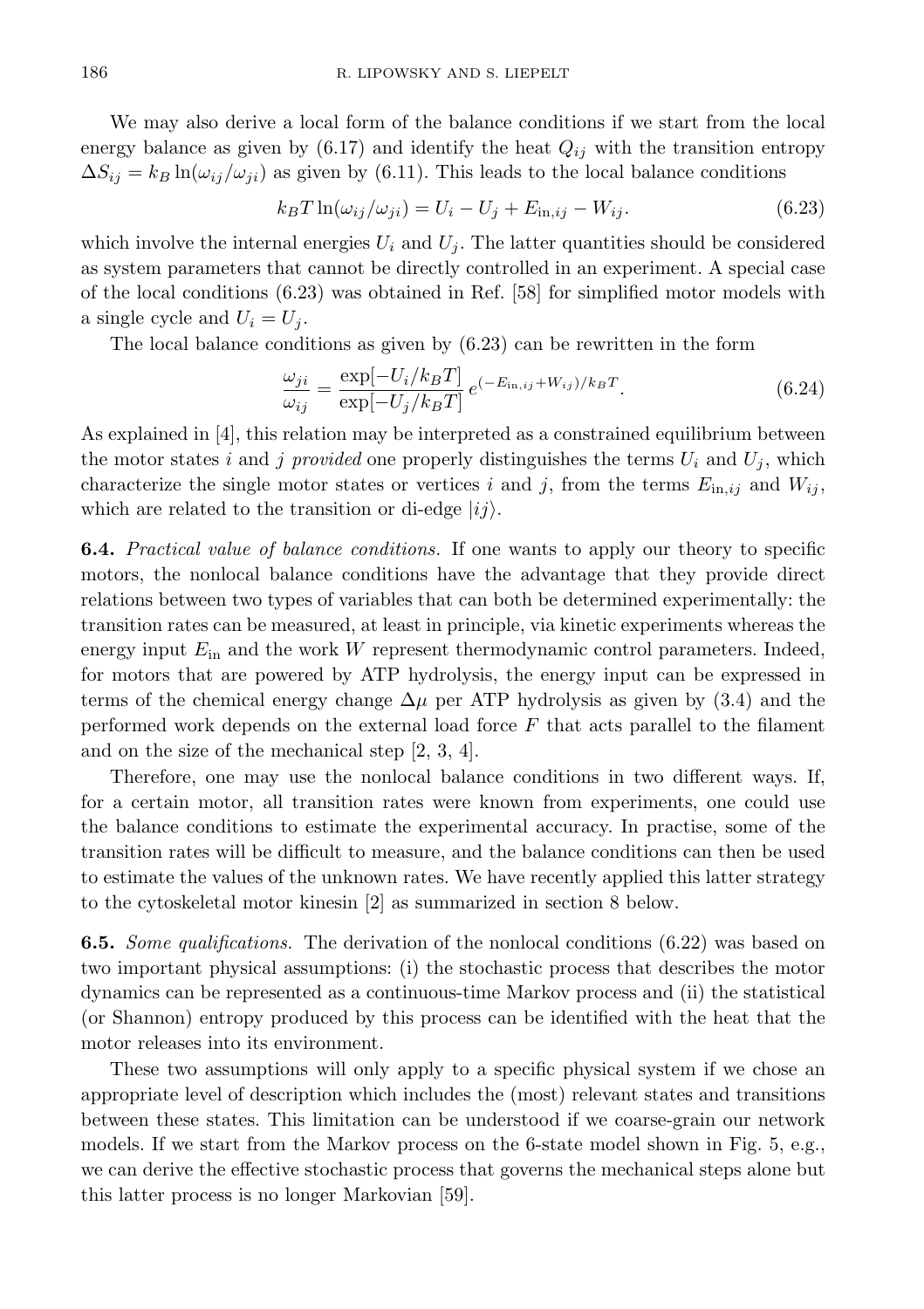Furthermore, if the statistical entropy produced in a certain network model can be identified with the heat released by the motor, this identification is lost in a coarse-grained model unless the transition rates of this coarse-grained model satisfy certain relations with the transition rates of the original model. This latter point will be illustrated in the next section for the case of a single motor head.

7. Balance conditions for single motor heads. In this section, we will consider the unicycle networks for single motor heads, which contain a single catalytic domain for ATP hydrolysis, see Fig. 4(a) and (b), and provide the presumbly simplest examples for our balance conditions. In fact, these conditions ensure that both the 4-state model and the reduced 3-state model describe the same energy transduction process. We will also show that the internal energies  $U_i$  can be expressed in terms of the transition rate constants  $\kappa_{ij}$  and the activity scales  $[X]^*$ . It turns out that analogous relations apply for network representations in general. Indeed, as shown in Ref. [4], the landscape of internal energies  $U_i$  can always be expressed in terms of the transition rate constants and the activity scales for arbitrarily complex networks.

7.1. Balance conditions for the 4-state model. First, let us consider again the 4-state network in Fig. 4(a). As previously explained, this network has four states  $i = E, T, \Theta$ , and D. The state E corresponds to an empty head, the state T to a head occupied by one ATP molecule, the state  $\Theta$  to bound ADP/P, and the state D to bound ADP. These four states are connected by forward and backward chemical transitions with transition rates  $\omega_{ij}$ . Thus, the motor head can undergo chemical transitions between the four states but does not perform any mechanical work.

Three of the chemical transitions involve the binding of a chemical species: The ATP binding transition  $|ET\rangle$ , the P binding transition  $|D\Theta\rangle$ , and the ADP binding transition  $|ED\rangle$ . Therefore, the corresponding transition rates  $\omega_{ET}$ ,  $\omega_{D\Theta}$ , and  $\omega_{ED}$  must depend on the activities [ATP], [P], and [ADP], respectively.

The 4-state network consists of the single cycle  $\mathcal{H}_{4s} \equiv \langle ET\Theta DE \rangle$ . As the motor completes the hydrolysis dicycle  $\mathcal{H}^+_{4s} = |ET\Theta DE\rangle$ , it binds one ATP molecule during the transition  $|ET\rangle$ , hydrolyzes this ATP into ADP/P during  $|TO\rangle$ , releases P during  $|OD\rangle$ , and releases ADP during  $|DE\rangle$ . The corresponding chemical energy inputs  $E_{\text{in},ij} \equiv E_{\text{ch},ij}$ are given by  $E_{ch,ET} = \mu_{ATP}$ ,  $E_{ch,TO} = 0$ ,  $E_{ch,OD} = -\mu_{P}$ , and  $E_{ch,DE} = -\mu_{ADP}$ .

If we sum these energy inputs over the dicycle  $\mathcal{H}^+_{4s}$  and use the definition (3.4) of the overall chemical energy  $\Delta \mu$ , we obtain the dicycle energy input

$$
E_{\rm ch}(\mathcal{H}_{\rm ds}^+) = \sum_{|ij\rangle}^+ E_{\rm ch,ij} = \Delta\mu = k_B T \ln\left(K^{\rm eq} \frac{[\rm ATP]}{[\rm ADP][P]}\right). \tag{7.1}
$$

Since this dicycle does not perform work, the steady state balance condition for this dicycle is simply given by

$$
\Xi(\mathcal{H}_{4s}^{+}) = k_B T \ln \left( \frac{\omega_{ET} \omega_{TO} \omega_{OD} \omega_{DE}}{\omega_{TE} \kappa_{OT} \kappa_{DO} \kappa_{ED}} \right) = \Delta \mu.
$$
 (7.2)

This relation must hold for any values of the three activities [ATP], [ADP], and [P]. The latter requirement implies that the transition rates  $\omega_{ET}$  for ATP binding,  $\omega_{ED}$  for ADP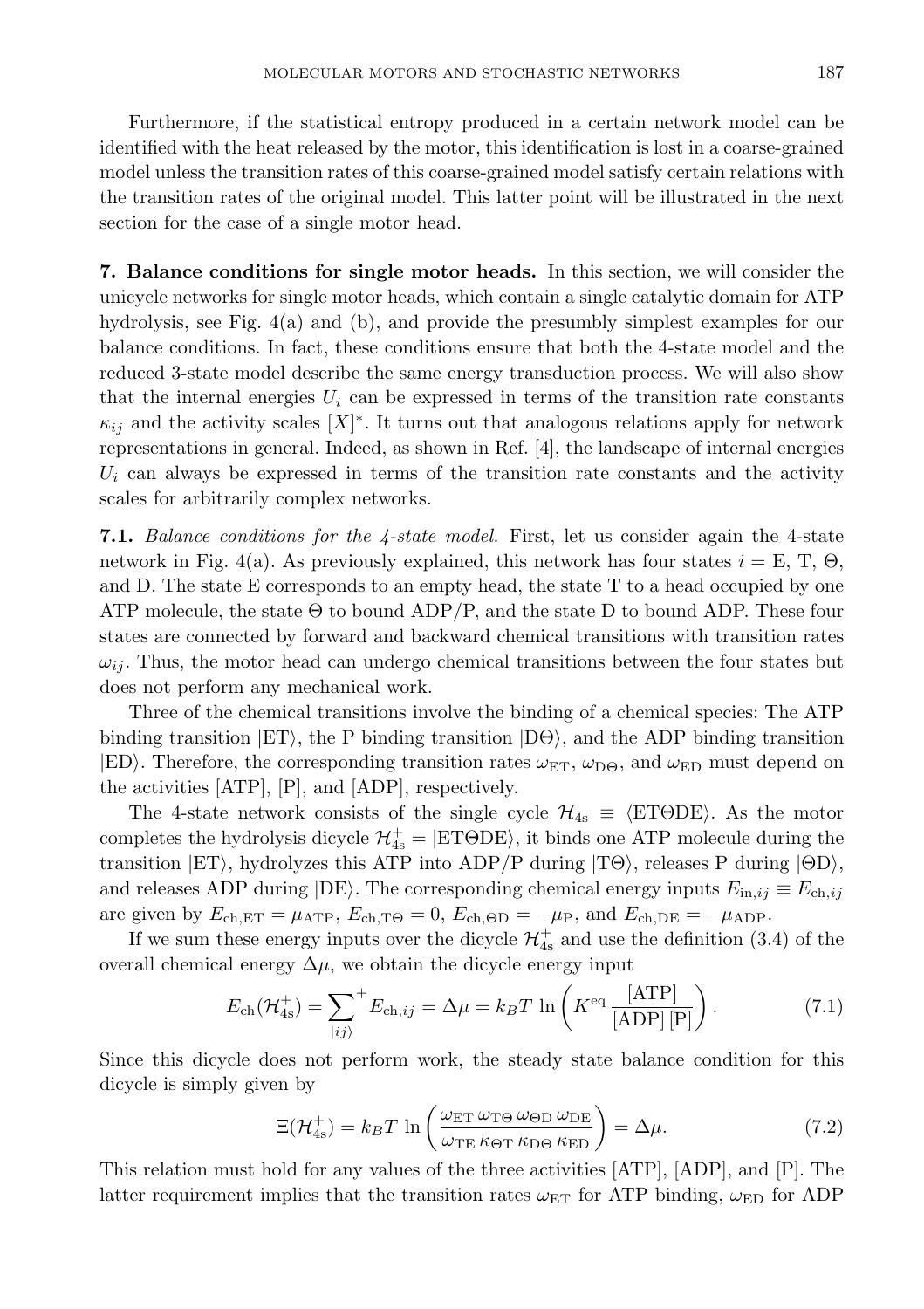binding, and  $\omega_{\text{D}\Theta}$  for P binding are given by

$$
\omega_{ET} = \kappa_{ET} \text{[ATP]}, \quad \omega_{21} = \kappa_{21} \text{[ADP]}, \quad \text{and} \quad \omega_{\text{D}\Theta} = \kappa_{\text{D}\Theta} \text{[P]}, \tag{7.3}
$$

whereas all the other rates  $\omega_{ij}$  are independent of these activities and equal to the corresponding rate constants  $\kappa_{ij}$ . If these dependencies are inserted into (7.2), one obtains the relation

$$
\frac{\kappa_{\rm ET} \kappa_{\rm TO} \kappa_{\Theta D} \kappa_{\rm DE}}{\kappa_{\rm TE} \kappa_{\Theta T} \kappa_{\rm DO} \kappa_{\rm ED}} = K^{\rm eq} \tag{7.4}
$$

between the rate constants and the equilibrium constant  $K<sup>eq</sup>$ .

The relations (7.4) and (7.2) were previously derived by T. L. Hill for a generic ATPase [5]. In fact, he first derived the equilibrium relation (7.4) using detailed balance and then observed that this latter relation must remain valid even if  $\Delta \mu \neq 0$ . In contrast, our derivation does not use detailed balance but provides a direct derivation of the general steady state balance condition (7.2) from the energy balance of the dicycle. Detailed balance is then recovered as a special case of this general condition.

Next, we will show that the local form (6.17) of the energy balance leads to explicit expressions (i) for the internal energies  $U_i$  and (ii) for the probability distribution  $P_i^{\text{eq}}$ that the system attains in chemical equilibrium. If we apply the local energy balance relation (6.17) to the four edges of the 4-state network and identify the transition heat  $Q_{ij}$  with temperature T times the transition entropy  $\Delta S_{ij}$  as given by (6.11), we obtain the internal energy changes

$$
\Delta U_{\rm ET} = U_{\rm T} - U_{\rm E} = \mu_{\rm ATP} - k_B T \ln(\omega_{\rm ET}/\omega_{\rm TE}),\tag{7.5}
$$

$$
\Delta U_{\rm T\Theta} = U_{\Theta} - U_{\rm T} = -k_B T \ln(\omega_{\rm T\Theta}/\omega_{\rm \Theta T}),\tag{7.6}
$$

$$
\Delta U_{\Theta D} = U_{\Theta} - U_{\Theta} = -\mu_{\rm P} - k_B T \ln(\omega_{\Theta D}/\omega_{\rm D\Theta}),\tag{7.7}
$$

and

$$
\Delta U_{\rm DE} = U_{\rm E} - U_{\rm D} = -\mu_{\rm ADP} - k_B T \ln(\omega_{\rm DE}/\omega_{\rm ED})
$$
\n(7.8)

for the 4-state network of a single motor head.

At first sight, these energy differences  $\Delta U_{ij}$  seem to depend on the chemical potentials and on the activities [ATP], [ADP], and [P]. Such a dependence is, however, not present. In order to show that all internal energy differences are independent of the various activities, we now use the definition (3.2) for the activity scales  $[X]^* = [X] \exp[-\mu_X/k_B T]$  that have a certain fixed value for each chemical species X. In this way, the four relations  $(7.5)$ (7.8) are transformed into

$$
\Delta U_{\rm ET} = U_{\rm T} - U_{\rm E} = -k_B T \ln \left( \frac{[\rm ATP]^* \kappa_{\rm ET}}{\kappa_{\rm TE}} \right),\tag{7.9}
$$

$$
\Delta U_{\rm T\Theta} = U_{\Theta} - U_{\rm T} = -k_B T \ln(\kappa_{\rm T\Theta}/\kappa_{\rm \Theta T}),\tag{7.10}
$$

$$
\Delta U_{\Theta D} = U_{\Theta} - U_{\Theta} = -k_B T \ln \left( \frac{\kappa_{\Theta D}}{\kappa_{\Theta \Theta} [\mathbf{P}]^*} \right),\tag{7.11}
$$

and

$$
\Delta U_{\rm DE} = U_{\rm E} - U_{\rm D} = -k_B T \ln \left( \frac{\kappa_{\rm DE}}{\kappa_{\rm ED} \, [\rm ADP]^*} \right). \tag{7.12}
$$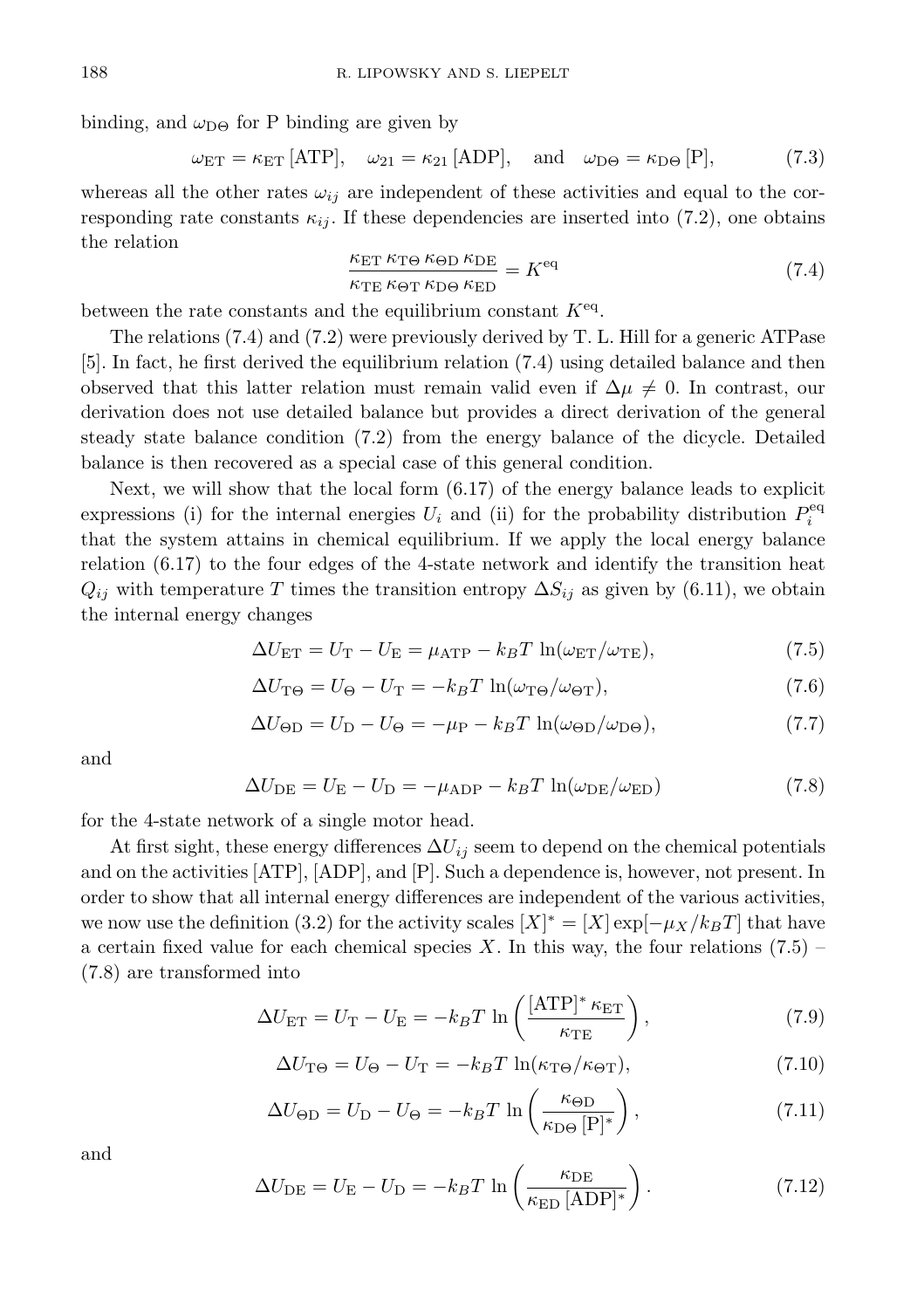These expressions hold for any value of  $\Delta \mu$ . For the equilibrium case with  $\Delta \mu$ 0, these energy differences determine the equilibrium distribution  $P_i^{\text{eq}}$  via the detailed balance condition  $P_i^{\text{eq}} \omega_{ij} = P_j^{\text{eq}} \omega_{ji}$  as in (5.8). In this latter case, we can then replace the transition rate ratios  $\omega_{ij}/\omega_{ji}$  in the four relations (7.5) – (7.8) by the probability ratios  $P_j^{\text{eq}}/P_i^{\text{eq}}$ . As a result, we find the equilibrium distribution  ${P_i^{\text{eq}}}$  as given by

$$
P_i^{\text{eq}} \equiv \frac{1}{Z_{4s}} \hat{P}_i^{\text{eq}} \tag{7.13}
$$

with the unnormalized probabilities or Gibbs factors

$$
\hat{P}_{\rm E}^{\rm eq} \equiv e^{-U_{\rm E}/k_B T},\tag{7.14}
$$

$$
\hat{P}_{\rm T}^{\rm eq} \equiv e^{-(U_{\rm T} - \mu_{\rm ATP})/k_B T},\tag{7.15}
$$

$$
\hat{P}_{\Theta}^{\text{eq}} \equiv e^{-(U_{\Theta} - \mu_{\text{ADP}} - \mu_{\text{P}})/k_{B}T},\tag{7.16}
$$

and

$$
\hat{P}_{\text{D}}^{\text{eq}} \equiv e^{-(U_{\text{D}} - \mu_{\text{ADP}})/k_B T} \tag{7.17}
$$

as well as the partition function

$$
Z_{4s} \equiv \hat{P}_{\rm E}^{\rm eq} + \hat{P}_{\rm T}^{\rm eq} + \hat{P}_{\Theta}^{\rm eq} + \hat{P}_{\rm D}^{\rm eq}.
$$
 (7.18)

It is important to note that we could have obtained the same distribution from a (restricted) grand canonical ensemble for the motor system which provides another consistency check of the theory.

7.2. Balance conditions for the 3-state model. The 4-state model in Fig. 4(a) can be reduced by combining the hydrolysis transition  $|T\Theta\rangle$  with the P release transition  $|\Theta D\rangle$ into the new, effective transition  $|TD\rangle$ . As a result, one obtains the 3-state model as shown in Fig. 4(b) which now contains the single cycle  $\mathcal{H}_{3s} \equiv \langle \text{ETDE} \rangle$ . The steady state balance condition for the dicycle  $\mathcal{H}^+_{3s}$  is then given by

$$
\Xi(\mathcal{H}_{3s}^{+}) = k_B T \ln \left( \frac{\omega_{ET} \omega_{TD} \omega_{DE}}{\omega_{TE} \omega_{DT} \omega_{ET}} \right) = \Delta \mu \tag{7.19}
$$

We now require that the 3-state network and the 4-state network describe the same energy balance for the same value of  $\Delta \mu$ . Comparison of the two steady state balance conditions (7.2) and (7.19) then implies the relation

$$
\frac{\omega_{\rm TD}}{\omega_{\rm DT}} = \frac{\omega_{\rm TO} \omega_{\rm \Theta D}}{\omega_{\rm \Theta T} \omega_{\rm D\Theta}}\tag{7.20}
$$

between the transition rates  $\omega_{\text{TO}}$ ,  $\omega_{\text{OT}}$ ,  $\omega_{\text{OD}}$  and  $\omega_{\text{DO}}$  of the 4-state network and the transition rates  $\omega_{\text{TD}}$  and  $\omega_{\text{DT}}$  of the 3-state network. This relation may also be expressed in terms of the transition entropies  $\Delta S_{ij} = k_B \ln(\omega_{ij}/\omega_{ji})$  which leads to

$$
\Delta S_{\rm TD} = \Delta S_{\rm T\Theta} + \Delta S_{\rm \Theta D}.\tag{7.21}
$$

Furthermore, using the local balance conditions (6.23), we also find that the relation (7.20) implies

$$
\Delta U_{\rm TD} = -\mu_{\rm P} - k_B T \ln \left( \frac{\omega_{\rm TD}}{\omega_{\rm DT}} \right) = \Delta U_{\rm TO} + \Delta U_{\rm \Theta D} \tag{7.22}
$$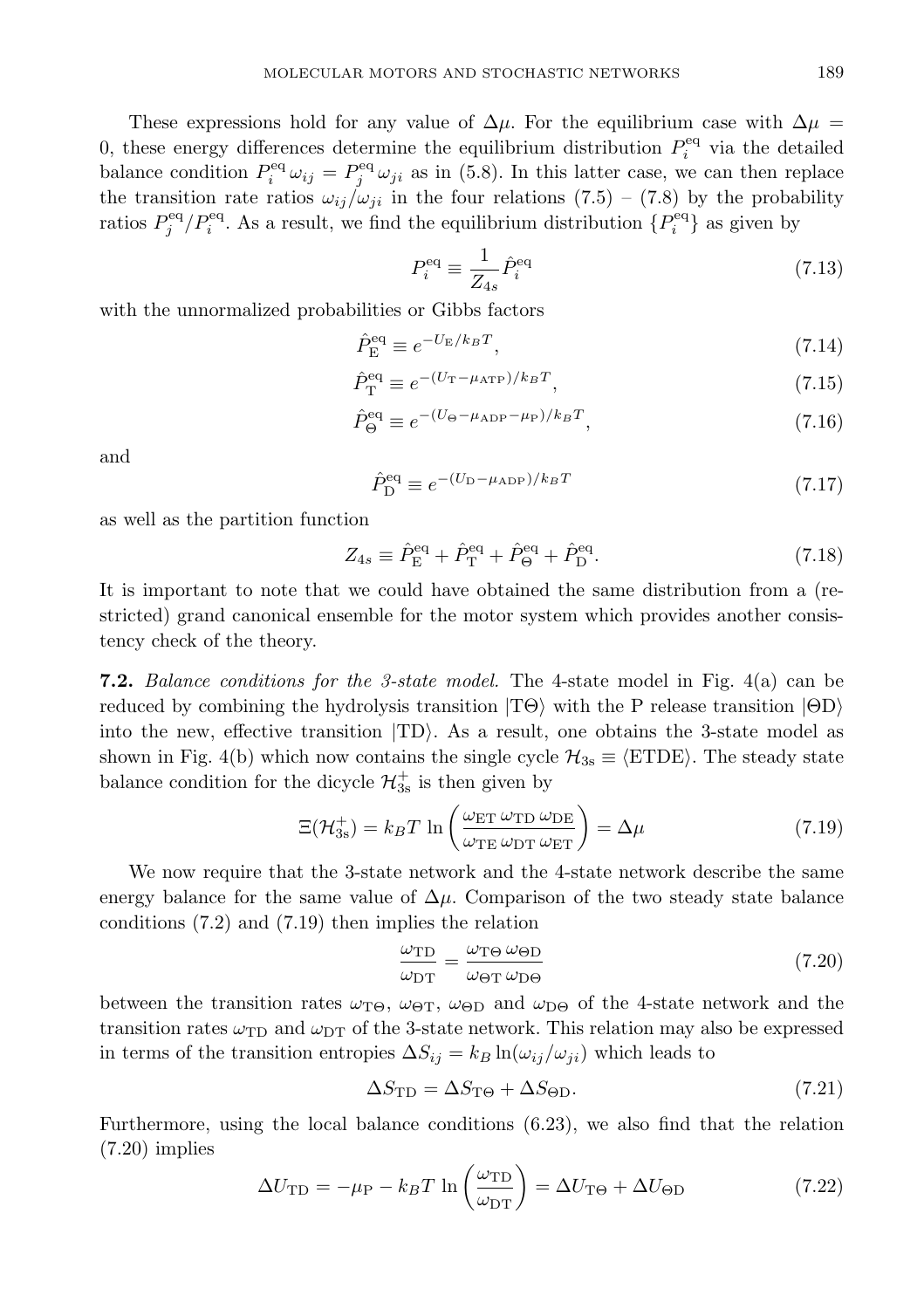with the energy differences  $\Delta U_{\text{TB}}$  and  $\Delta U_{\text{OD}}$  as given by (7.6) and (7.7) for the 4-state model.

In equilibrium with  $\Delta \mu = 0$ , we may again express the probabilities  $P_i^{\text{eq}}$  in terms of the internal energies  $U_i$  and the chemical potentials via the detailed balance condition  $P_i^{\text{eq}}\omega_{ij} = P_j^{\text{eq}}\omega_{ji}$ . We then recover the Gibbs factors (7.14), (7.15), and (7.17) for the unnormalized probabilities  $\hat{P}_{\text{E}}$ ,  $\hat{P}_{\text{T}}$ , and  $\hat{P}_{\text{D}}$  and the equilibrium probabilities

$$
P_i^{\text{eq}} = \frac{1}{Z_{3s}} \hat{P}_i \quad \text{with} \quad Z_{3s} \equiv \hat{P}_{\text{E}} + \hat{P}_{\text{T}} + \hat{P}_{\text{D}}.
$$
 (7.23)

Therefore, the relation (7.20) between the transition rates  $\omega_{\text{Te}}$ ,  $\omega_{\text{PT}}$ ,  $\omega_{\text{CD}}$  and  $\omega_{\text{D}\Theta}$  of the 4-state network and the transition rates  $\omega_{\text{TD}}$  and  $\omega_{\text{DT}}$  of the 3-state network implies that the 3-state network is governed by the same transition entropies, internal energies, and Gibbs factors as the 4-state network. In this way, the relation (7.20) illustrates the fact that the transition rates of the coarse-grained model must satisfy certain relations with the transition rates of the original model, if we want to ensure that both models describe the same process of energy transduction. In particular, let us assume that the transition entropies  $\Delta S_{\text{TO}}$  and  $\Delta S_{\text{OD}}$  provide good estimates for the heat released by the motor during the transitions  $|T\Theta\rangle$  and  $|\Theta D\rangle$  in the 4-state model. We may then also identify the transition entropy  $\Delta S_{\text{TD}}$  with the heat released during the transition  $|\text{TD}\rangle$ in the 3-state model provided the transition entropies satisfy the relation (7.21) which is equivalent to (7.20).

8. Kinesin: A case study for chemomechanical coupling. We have recently applied the general network theory as described in the previous sections to the cytoskeletal motor kinesin [3]. Since kinesin is a two-headed motor, we start from the network description as discussed in subsection 4.2, see Fig. 5. As mentioned, this description is based (i) on the distinct chemical states that the two-headed motor can attain and (ii) on the assumption that the mechanical steps are fast compared to the chemical transitions. Recent experimental observations by Carter and Cross [21] provide strong evidence that such a separation of time scales applies to kinesin.

In Fig. 5, we have illustrated the reduction of the 9-state network to the 6-state network, in which all motor states are characterized by two motor heads that differ in their chemical composition. A slightly different representation of this 6-state network is displayed in Fig. 6(a). As before, the network consists of 6 vertices representing the 6 possible motor states, of solid edges corresponding to the chemical forward and backward transitions, and of one broken edge for the forward and backward mechanical steps. In addition, we have now indicated the direction of the forward mechanical step by a black arrow and the direction of the ATP hydrolysis by a white double-arrow.

The 6-state network contains the two chemomechanical cycles  $\mathcal{F} = \langle 12561 \rangle$  and  $\mathcal{B} =$  $\langle 23452 \rangle$  where the motor states are labeled as in Fig. 6(a). For small ADP concentrations, the competition of these cycles is predicted to determine the stall force of the motor at which the motor velocity vanishes. In the steady state, the motor velocity v is proportional to the local excess flux  $\Delta J_{25}^{\text{st}}$  through the mechanical transition  $|25\rangle$  and is given by

$$
v = \ell \,\Delta J_{25}^{\rm st} = \ell \left[ P_2^{\rm st} \,\omega_{25} - P_5^{\rm st} \,\omega_{52} \right] \tag{8.1}
$$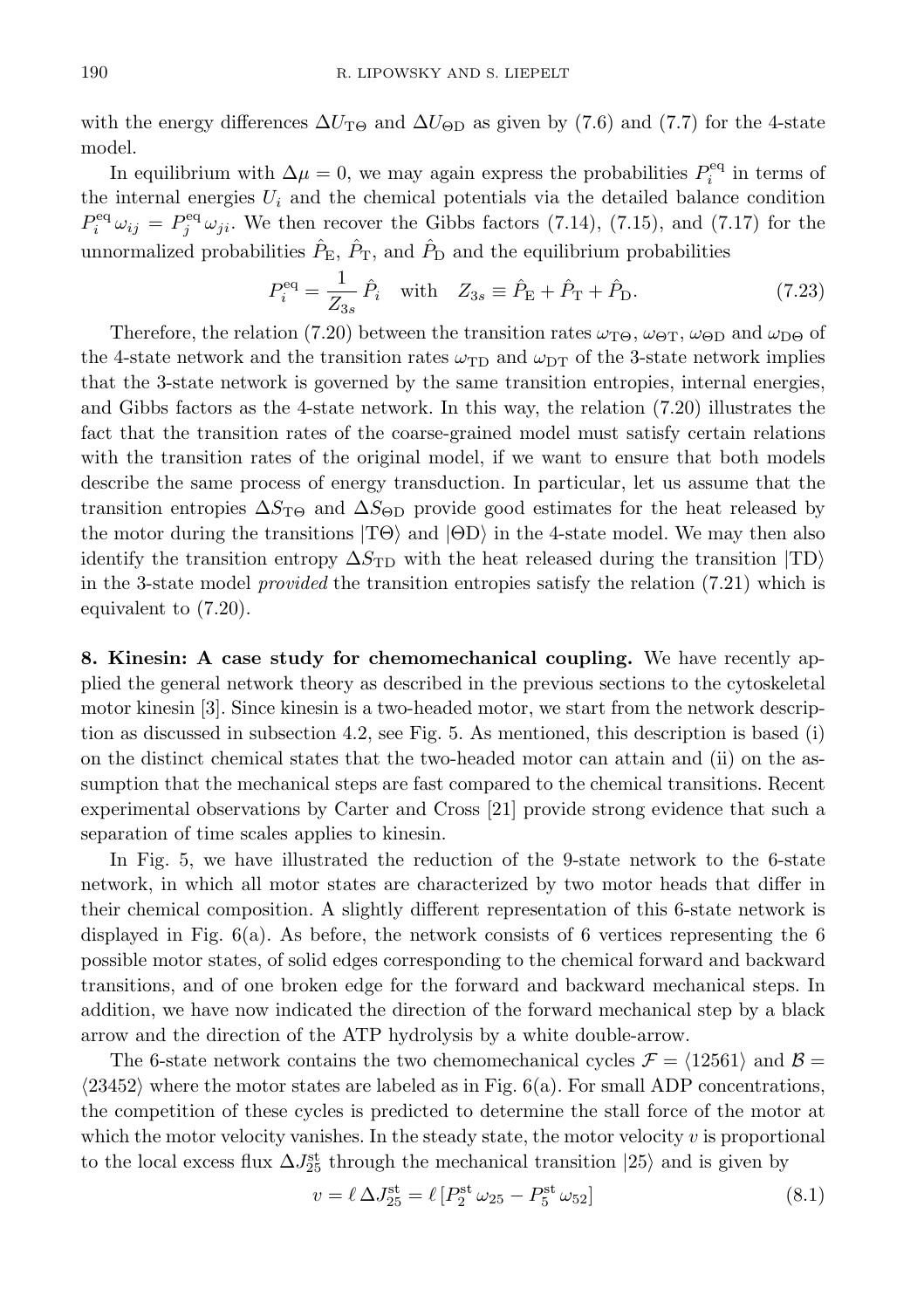with the step size  $\ell = 8$  nm. Using the cycle decomposition (5.21) for the local flux  $\Delta J_{25}^{\text{st}}$ , one obtains

$$
v/\ell = J^{\text{st}}(\mathcal{F}) - J^{\text{st}}(\mathcal{B})
$$
  
=  $J^{\text{st}}(\mathcal{F}^+) - J^{\text{st}}(\mathcal{F}^-) - [J^{\text{st}}(\mathcal{B}^+) - J^{\text{st}}(\mathcal{B}^-)].$  (8.2)

Therefore, in the 6-state model, this velocity is governed by the competition between the two motor cycles F and B, and vanishes for  $J^{st}(\mathcal{F}) = J^{st}(\mathcal{B})$  which provides an implicit equation for the stall force  $F_s$ . This latter equation can be rewritten in the simple form

$$
\frac{\omega_{25}}{\omega_{52}} = \frac{\omega_{23}}{\omega_{56}} \quad \text{for} \quad F = F_{\text{s}}.
$$
\n
$$
(8.3)
$$

This equation remains unchanged in the limit of small [ADP], in which the transition rates  $\omega_{65}$  and  $\omega_{32}$  and the dicycle fluxes  $J^{\rm st}(\mathcal{F}^-)$  and  $J^{\rm st}(\mathcal{B}^-)$  vanish. Thus, for small [ADP], the motor velocity is given by  $v \approx \ell[J^{\text{st}}(\mathcal{F}^+) - J^{\text{st}}(\mathcal{B}^+)]$ , and the stall force is determined by the two dicycles  $\mathcal{F}^+$  and  $\mathcal{B}^+$  which both involve ATP hydrolysis.

This prediction of our network model differs qualitatively from those of unicycle models, see, e.g., [37, 38]. Indeed, in motor models with a single motor cycle, the stall force is necessarily determined by the flux balance between ATP hydrolysis and ATP synthesis [38]. Since the ATP synthesis rate is proportional to ADP concentration, the latter balance would imply that the ATP hydrolysis rate vanishes at the stall force in the limit of small ADP concentration. The experiments by Carter and Cross [21] show, however, that the ATP hydrolysis rate is finite in this limit in agreement with our network models. As shown in  $[3]$ , the 6-state network in Fig.  $6(a)$  agrees even quantitatively with the experimental data in Ref. [21] for an appropriate choice of the transition rates.

Another quantity which can be easily calculated is the ratio,  $q$ , of forward to backward mechanical steps which is given by

$$
q = \frac{P_2 \omega_{25}}{P_5 \omega_{52}} = 1 + \frac{v/\ell}{P_5 \omega_{52}}.
$$
\n(8.4)

In the 6-state network, an explicit calculation leads to

$$
q = \frac{1 + \omega_{56}/\omega_{52}}{1 + \omega_{23}/\omega_{25}}.\tag{8.5}
$$

If the load force F is equal to the stall force  $F_s$ , one has  $\omega_{25}/\omega_{52} = \omega_{23}/\omega_{56}$  as in  $(8.3)$  which implies  $q = 1$ . For the transition rates as determined in [3], the step ratio q as calculated for the 6-state model agrees very well with the ratio as observed experimentally in [21]. In addition, the 6-state model also agrees with the data from the Block group [16, 17] and with the data on the P-dependence of the motor velocity as observed by the Howard group in [18]. Thus, the 6-state network provides a good description for almost all measured properties of kinesin's processive motion. There is one exception, however: the decrease of motor velocity with increasing ADP concentration, as calculated for the 6-state model, is not as fast as observed experimentally in [18]. In order to match the observed velocity/ADP relationship, we found it necessary to include another motor state in which both heads contain bound ADP. The resulting 7-state network is shown in Fig.  $6(b)$ .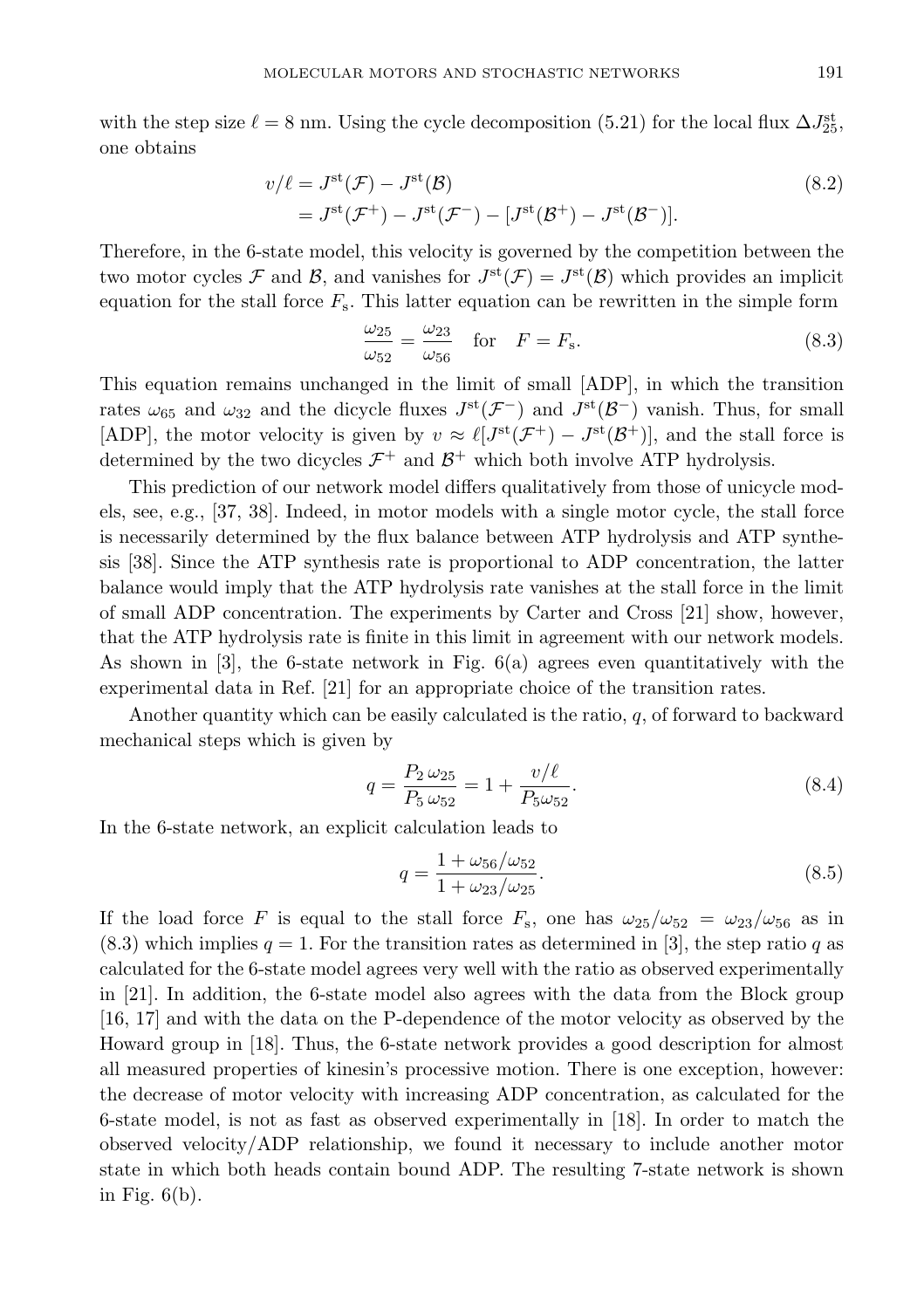

Fig. 6. Network models for kinesin: (a) 6–state network with two chemomechanical cycles, the forward cycle  $\mathcal{F} = \langle 12561 \rangle$  and the backward cycle  $\mathcal{B} = \langle 23452 \rangle$ ; and (b) 7-state network with two additional chemomechanical cycles, the additional forward cycle  $\mathcal{F}_{DD} = \langle 12712 \rangle$  and the additional backward cycle  $\mathcal{B}_{DD} = \langle 27452 \rangle$ . In the limit of small ADP concentration, the observed dependence of the motor properties on the load force arises from the competion of the forward cycle  $\mathcal F$  and the backward cycle  $\mathcal B$ . In the limit of small load force, on the other hand, the available experimental data on the ADP dependence of the motor velocity can be understood from the concerted action of the two forward cycles  $\mathcal F$  and  $\mathcal F_{DD}$  [3]. The unbinding of the motor from the filament is most likely to occur from the weakly bound state (D,D).

Inspection of Fig. 6(b) shows that the 7-state network contains two additional chemomechanical cycles, the additional forward cycle  $\mathcal{F}_{DD} = \langle 12712 \rangle$  and the additional backward cycle  $\mathcal{B}_{DD} = \langle 27452 \rangle$ . For small load forces, the motor dynamics is found to be governed by the two forward cycles  $\mathcal F$  and  $\mathcal F_{DD}$ . The observed reduction of the motor velocity with increasing ADP concentration can be understood as follows. First, the increase of [ADP] leads to an increase in the transition rates  $\omega_{17}$  and  $\omega_{65}$ , which acts to reduce the local excess fluxes  $\Delta J_{12}^{\rm st} = P_1 \omega_{12} - P_2 \omega_{21}$  and  $\Delta J_{56}^{\rm st} = P_5 \omega_{56} - P_6 \omega_{65}$ , respectively. As a consequence, the increase of [ADP] reduces the flux  $J<sup>st</sup>(\mathcal{F}^+)$  through the forward dicycle  $\mathcal{F}^+$ . This reduction of  $J^{\rm st}(\mathcal{F}^+)$  is only partially compensated by the new dicycle flux  $J^{\text{st}}(\mathcal{F}_{DD}^+)$ , since this latter flux is also impeded by the more frequent transitions  $|17\rangle$ , which belong to the reverse dicycle  $\mathcal{F}_{DD}^-$ . As a result, the flux through the di-edge  $|25\rangle$ , which is proportional to the motor velocity, decreases substantially with increasing [ADP] as observed in experiment [3].

In summary, we have developed a network theory for the chemomechanical coupling of the molecular motor kinesin [3] that is based on the chemical state space of this motor and on the recent experimental observation [21] that its mechanical steps do not exhibit substeps. Our theory provides a quantitative description of the functional dependencies of motor velocity, ratio of forward to backward steps, and randomness parameter on the external control parameters as observed in single molecule experiments [16, 17, 18, 21].

One important aspect of our theory is the presence and competition of several chemomechanical motor cycles. For low [ADP], the motor properties are determined by the two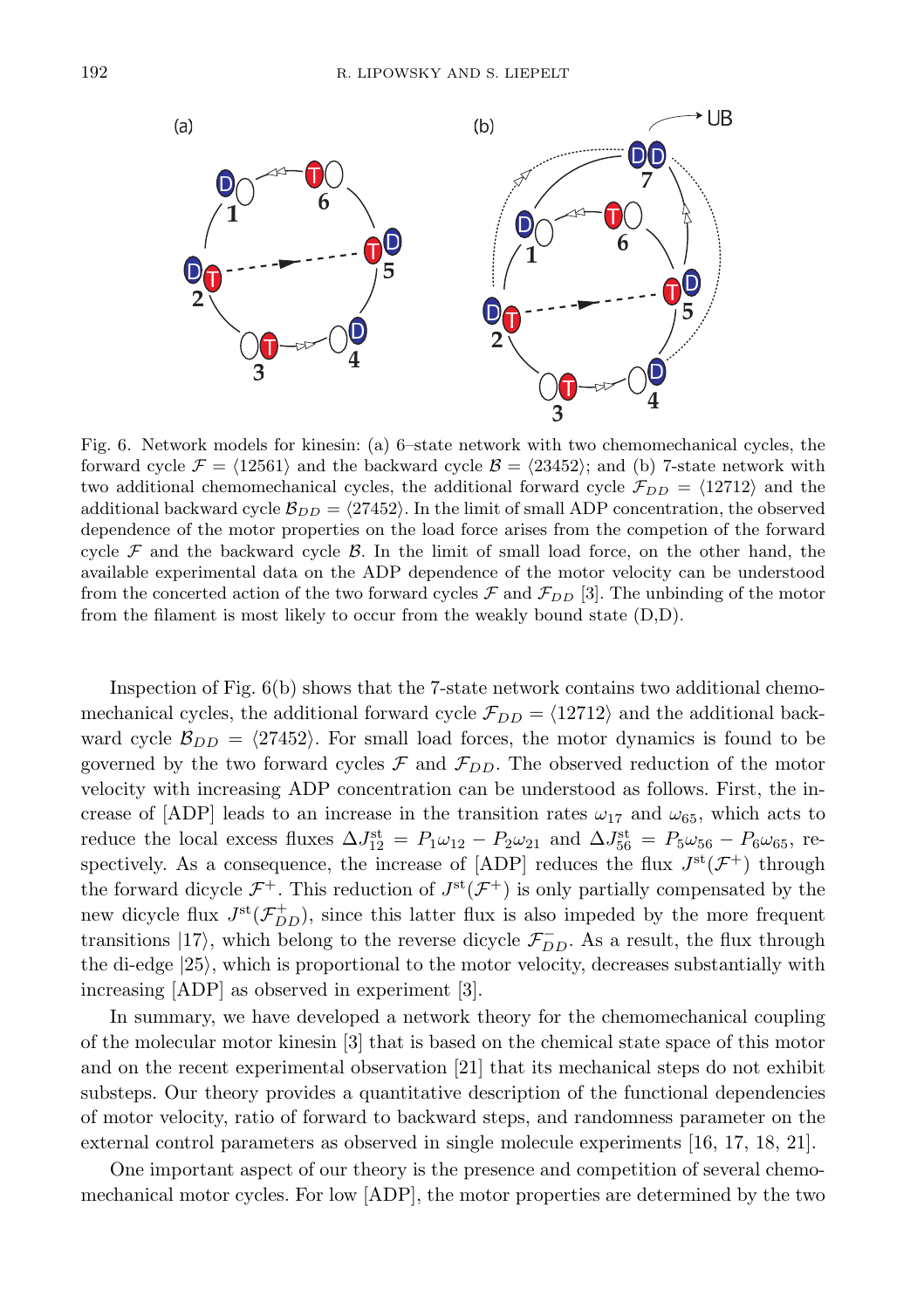cycles  $\mathcal F$  and  $\mathcal B$ , compare Fig. 6, which balance each other at the stall force. Therefore, one has to go beyond the usual unicycle models in order to understand the motor properties of kinesin. For large [ADP], yet another cycle becomes relevant that involves the weakly bound DD state. As will be described elsewhere [60], our theory can also be used to calculate additional motor properties such as the hydrolysis rate and the efficiency of the motor, which are difficult to measure experimentally.

Acknowledgements. We thank Angelo Valleriani for stimulating discussions and acknowledge support by the EC sixth Framework Program (STREP Contract No. NMP4- CT-2004-516989).

## References

- [1] R. Lipowsky and S. Klumpp, Life is motion—multiscale motility of molecular motors, Physica A 352 (2005), 53–112.
- [2] S. Liepelt and R. Lipowsky, Steady-state balance conditions for molecular motor cycles and stochastic nonequilibrium processes, EPL 77 (2007), 50002.
- [3] S. Liepelt and R. Lipowsky. Kinesin's network of chemomechanical motor cycles, Phys. Rev. Lett. 98 (2007), 258102.
- [4] R. Lipowsky and S. Liepelt, Chemomechanical coupling of molecular motors: Thermodynamics, Network representations, and balance conditions, J. Stat. Phys. 130 (2008), 39–67.
- [5] T. L. Hill, Free Energy Transduction and Biochemical Cycle Kinetics, Springer Verlag, New York, 1989.
- [6] U. Seifert, Entropy production along a stochastic trajectory and an integral fluctuation theorem, Phys. Rev. Lett. 95 (2005), 040602/1–040602/4.
- [7] B. Alberts, D. Bray, A. Johnson, J. Lewis, M. Raff, K. Roberts, and P. Walter, Essential Cell Biology: An Introduction to the Molecular Biology of the Cell, Garland, New York, 1998.
- [8] J. Howard, Mechanics of Motor Proteins and the Cytoskeleton, Sinauer, New York, 2001.
- [9] M. Schliwa and G. Woehlke, Molecular motors, Nature 422 (2003), 759–765.
- [10] R. D. Vale, The molecular motor toolbox for intracellular transport, Cell 112 (2003), 467– 480.
- [11] S. M. Block, L. S. B. Goldstein, and B. J. Schnapp, Bead movement by single kinesin molecules studied with optical tweezers, Nature 348 (1990), 348–352.
- [12] K. Svoboda, Ch. F. Schmidt, B. J. Schnapp, and St. M. Block, Direct observation of kinesin stepping by optical trapping interferometry, Nature 365 (1993), 721–727.
- [13] L. Romberg and R. D. Vale, Chemomechanical cycle of kinesin differs from that of myosin, Nature 361 (1993), 168–170.
- [14] M. J. Schnitzer and St. M. Block, Kinesin hydrolyses one ATP per 8-nm step, Nature 388 (1997), 386–390.
- [15] S. P. Gilbert, M. L. Moyer, and K. A. Johnson, Alternating site mechanism of the kinesin ATPase, Biochemistry 37 (1998), 792–799.
- [16] K. Visscher, M. J. Schnitzer, and S. M. Block, Single kinesin molecules studied with a molecular force clamp, Nature 400 (1999), 184–189.
- [17] M. J. Schnitzer, K. Visscher, and S. M. Block, Force production by single kinesin motors, Nature Cell Biology 2 (2000), 718–723.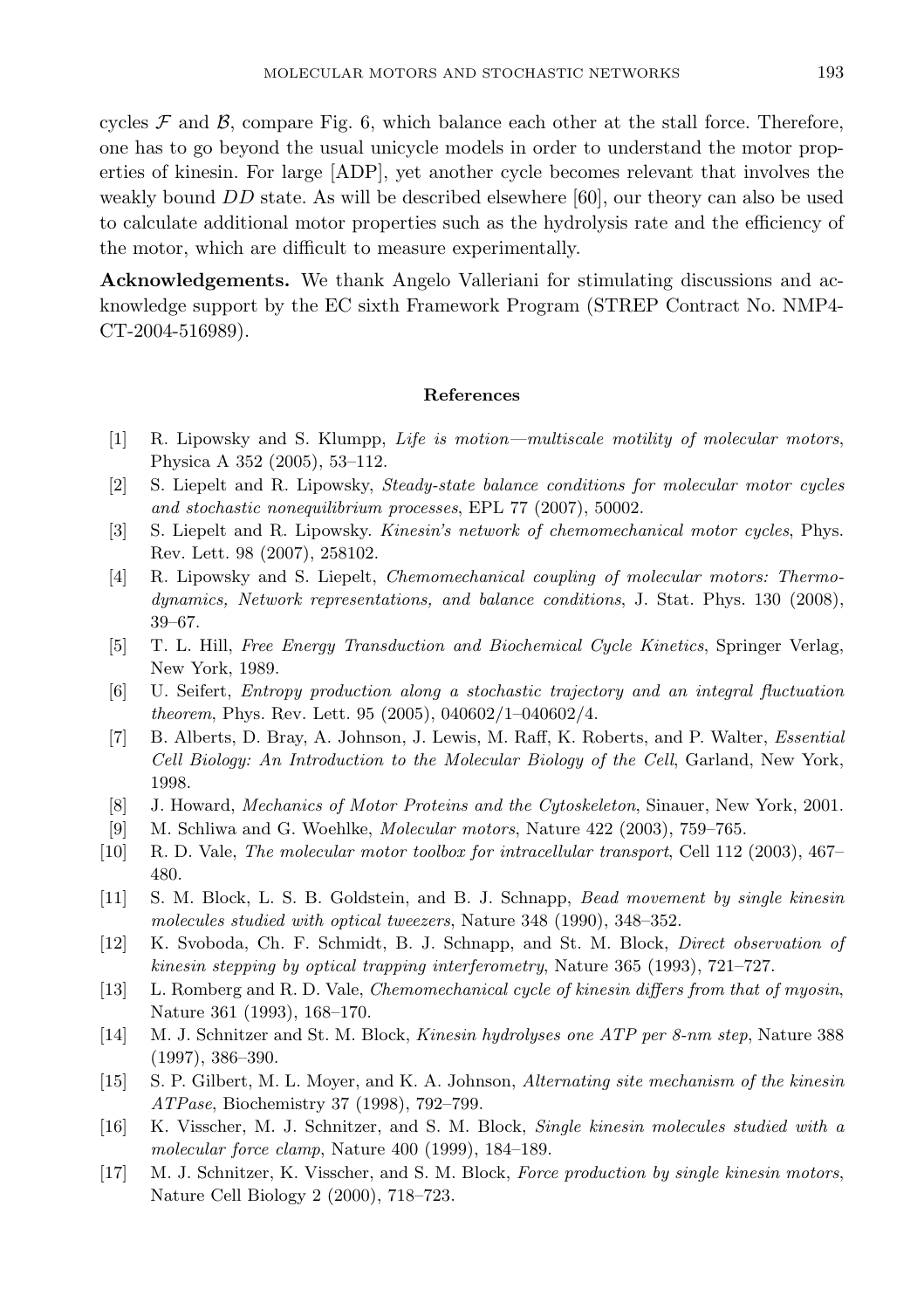- [18] W. R. Schief, R. H. Clark, A. H. Crevenna, and J. Howard, Inhibition of kinesin motility by ADP and phosphate supports a hand-over-hand mechanism, PNAS 101 (2004), 1183–1188.
- [19] A. Yildiz, M. Tomishige, R. D. Vale, and P. R. Selvin, Kinesin walks hand-over-hand, Science 303 (2004), 676–678.
- [20] D. D. Hackney, The tethered motor domain of a kinesin–microtubule complex catalyzes reversible synthesis of bound ATP, PNAS 102 (2005), 18338–18343.
- [21] N. J. Carter and R. A. Cross, Mechanics of the kinesin step, Nature 435 (2005), 308–312.
- [22] N. R. Guydosh and S. M. Block, Backsteps induced by nucleotide analogs suggest the front head of kinesin is gated by strain, Proc. Nat. Acad. Sci. USA 103 (2006), 8054–8059.
- [23] S. Klumpp and R. Lipowsky, Cooperative cargo transport by several molecular motors, PNAS 102 (2005), 17284–17289.
- [24] J. Beeg, S. Klumpp, R. Dimova, R. S. Gracia, E. Unger, and R. Lipowsky, Transport of beads by several kinesin motors, Biophys. J., submitted.
- [25] R. Lipowsky, S. Klumpp, and T. M. Nieuwenhuizen, Random walks of cytoskeletal motors in open and closed compartments, Phys. Rev. Lett. 87 (2001),  $108101/1-108101/4$ .
- [26] R. Lipowsky, Y. Chai, S. Klumpp, S. Liepelt, and M. J. I. Müller, *Molecular motor traffic:* From biological nanomachines to macroscopic transport, Physica A 372 (2006), 34–51.
- [27] S. P. Gross, Hither and yon: a review of bi-directional microtubule-based transport, Phys. Biol. 1 (2004), R1–R11.
- [28] M. A. Welte, Bidirectional transport along microtubules, Current Biology 14 (2004), R525– R537.
- [29] M. J. I. Müller, S. Klumpp, and R. Lipowsky, Tug-of-war of molecular motors, in preparation.
- [30] P. Kraikivski, R. Lipowsky, and J. Kierfeld, Enhanced ordering of interacting filaments by molecular motors, Phys. Rev. Lett. 96 (2006), 258103.
- [31] J. Kierfeld, P. Gutjahr, T. Kühne, P. Kraikivski, and R. Lipowsky, Buckling, bundling, and pattern formation: From semi-flexible polymers to assemblies of interacting filaments, J. Comp. Theo. Nanosci. 3 (2006), 898.
- $[32]$  If one dissolved the chemical species X in an ideal gas instead of water, the activity scale [X]<sup>\*</sup> would be equal to  $[X]^* = 1/V_X N_{\text{Av}}$  with the quantum volume  $V_X$  of the species X.
- [33] R. A. Alberty, Thermodynamics of the hydrolysis of ATP as a function of temperature,  $pH$ ,  $pMq$ , and ionic strength, J. Phys. Chem. B 107 (2003), 12324–12330.
- [34] R. D. Vale, D. R. Soll, and I. R. Gibbons, One-dimensional diffusion of microtubules bound to flagellar dynein, Cell 59 (1989), 915–925.
- [35] M. Guthold, X. Zhu, C. Rivetti, G. Yang, N. G. Thomson, S. Kasas, H. G. Hansma, B. Smith, P. Hansma, and C. Bustamante, Direct observation on one-dimensional diffusion and transcription by Escherichia coli RNA polymerase, Biophys. J. 77 (1999), 2284–2294.
- [36] Note that the symbol T is used for the motor head with bound ATP whereas the symbol T is used for the temperature.
- [37] M. E. Fisher and A. Kolomeisky, Simple mechanochemistry describes the dynamics of kinesin molecules, Proc. Natl. Acad. Sci. USA 98 (2001), 7748–7753.
- [38] M. E. Fisher and Y. C. Kim, Kinesin crouches to sprint but resists pushing, Proc. Natl. Acad. Sci. USA 102 (2005), 16209–16214.
- [39] N. G. van Kampen, Stochastic Processes in Physics and Chemistry, Elsevier, Amsterdam, 1992.
- [40] J. R. Norris, Markov Chains, Cambridge University Press, Cambrigde, 1997.
- [41] R. Lipowsky, Universal aspects of the chemo-mechanical coupling for molecular motors, Phys. Rev. Lett. 85 (2000), 4401–4404.